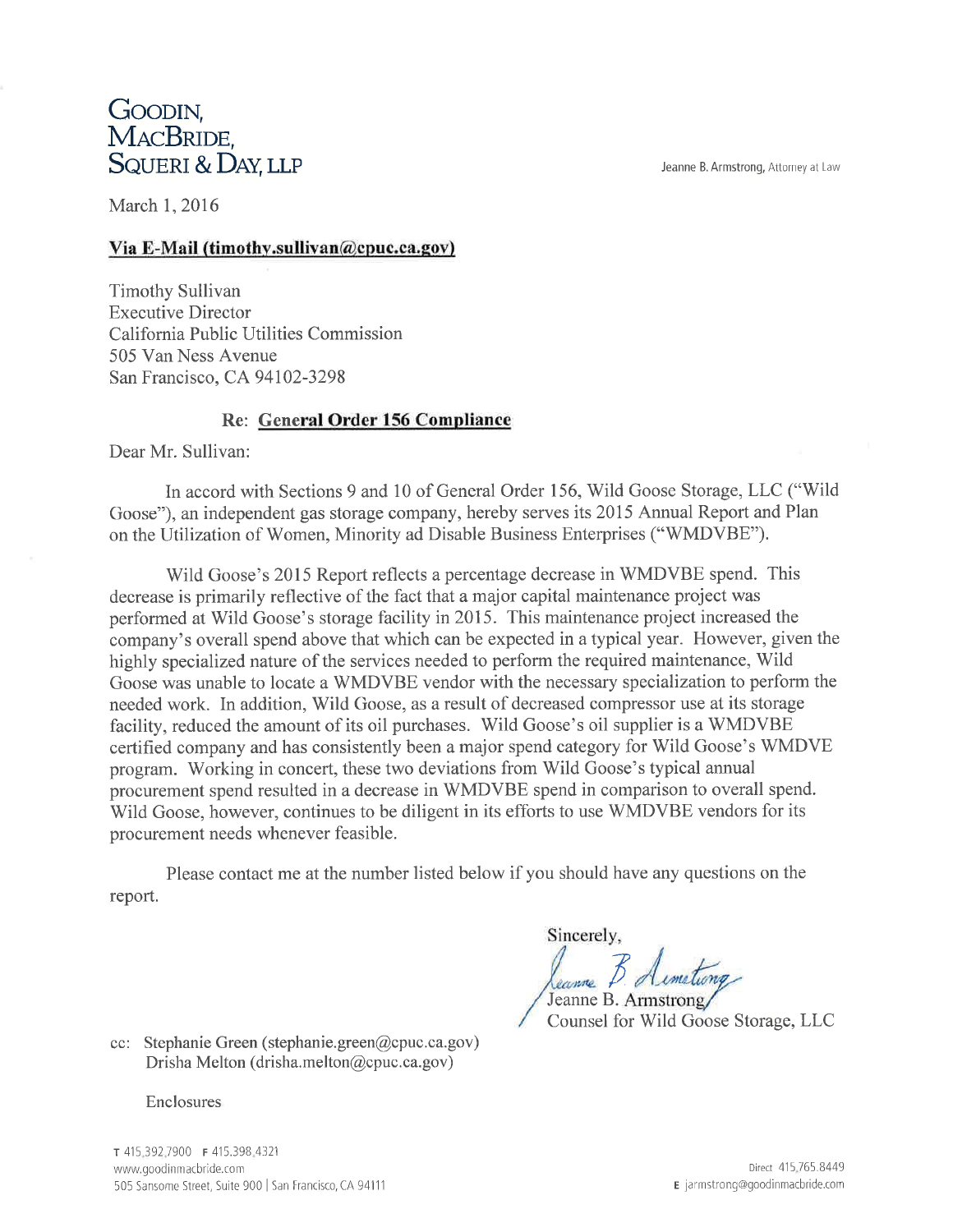# **WILD GOOSE STORAGE, LLC** 2015 **C.O. #156 WMDVBE ANNUAL REPORT/ANNUAL PLAN - TABLE OF CONTENTS**

| G.O. #156      |                                                                                                               | Page          |
|----------------|---------------------------------------------------------------------------------------------------------------|---------------|
| <b>Section</b> | <b>Description</b>                                                                                            | <b>Number</b> |
|                |                                                                                                               |               |
|                | <b>Annual Report</b>                                                                                          |               |
| 9.1.1          | Description of WMDVBE program activities - internal & external                                                | $1 - 3$       |
| 9.1.2          | Summary of WMDVBE purchases and/or contracts, with<br>breakdowns by ethnicity, product and service categories | $4 - 8$       |
| 9.1.3          | WMDVBE program expenses                                                                                       | 9             |
| 9.1.4          | Description of progress in meeting or exceeding set goals                                                     | 10            |
| 9.1.5          | Summary of utilization of WMDVBE subcontractors                                                               | 11            |
| 9.1.6          | A list of WMDVBE complaints received and current status                                                       | 12            |
| 9.1.8          | Description of efforts to recruit WMDVBE suppliers in low utilization<br>categories                           | 13            |
|                | <b>Annual plan</b>                                                                                            |               |
| 10.1.1         | Short-term, mid-term and long-term goals                                                                      | 14            |
| 10.1.2         | Description of WMDVBE planned program activities - internal & external                                        | 15            |
| 10.1.3         | Plans for recruiting WMDVBE suppliers in low utilization areas                                                | 16            |
| 10.1.5         | Plans for subcontracting                                                                                      | 17            |
| 10.1.6         | Plans for complying with WMDVBE program guidelines                                                            | 18            |
|                |                                                                                                               |               |
|                |                                                                                                               |               |
|                |                                                                                                               |               |
|                |                                                                                                               |               |
|                |                                                                                                               |               |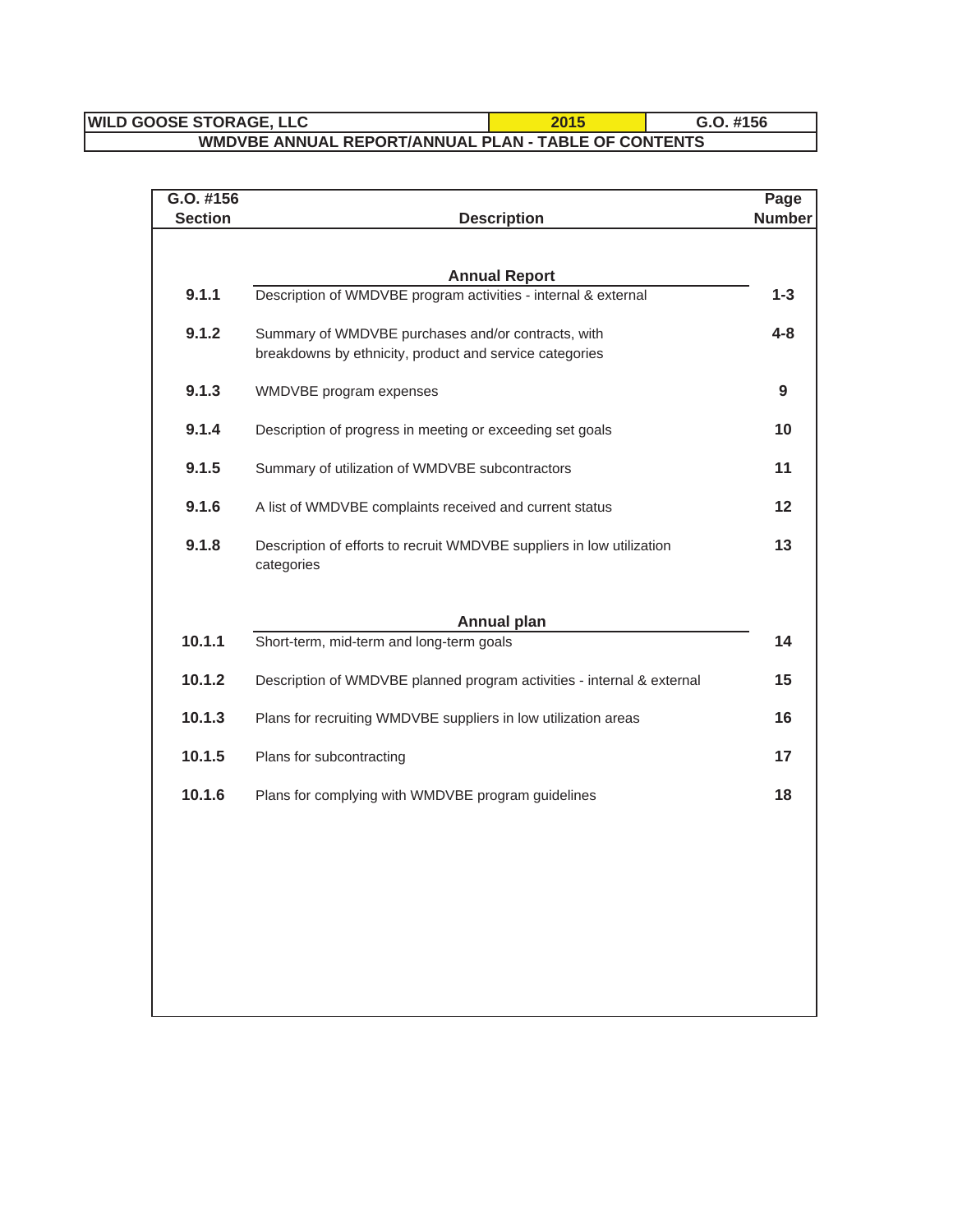| <b>WILD GOOSE STORAGE, LLC</b>            |
|-------------------------------------------|
| A description of WMDVBE Capacity Building |

#### **Internal Program Activities**

In the area of Capacity Building, Wild Goose, as a small utility has only so much leverage to be able to affect change in this area. The specialized nature of some of the equipment as well as the processes unique to Gas Storage make it difficult in some instances to be able to spread out the supplier base. When undertaking large development / capital projects at Wild Goose, it typically necessitates the use of high capacity equipment, and unique technical skills and contractor labor. Goods and services that aren't readily available from WMDVBE companies. The proprietary nature of our business definitely limits our ability to be more aggressive in this area. That being said, Wild Goose continues to investigate WMDVBE companies in the area to see if they'd be a possible fit for future use. Calendar Year 2015 encountered one significant capital project, which required the utilization of specialized technical services purchases / equipment, which in turn prevented the use of WMDVBE companies, and caused the overall WMDVBE percentage to be lower than 2014.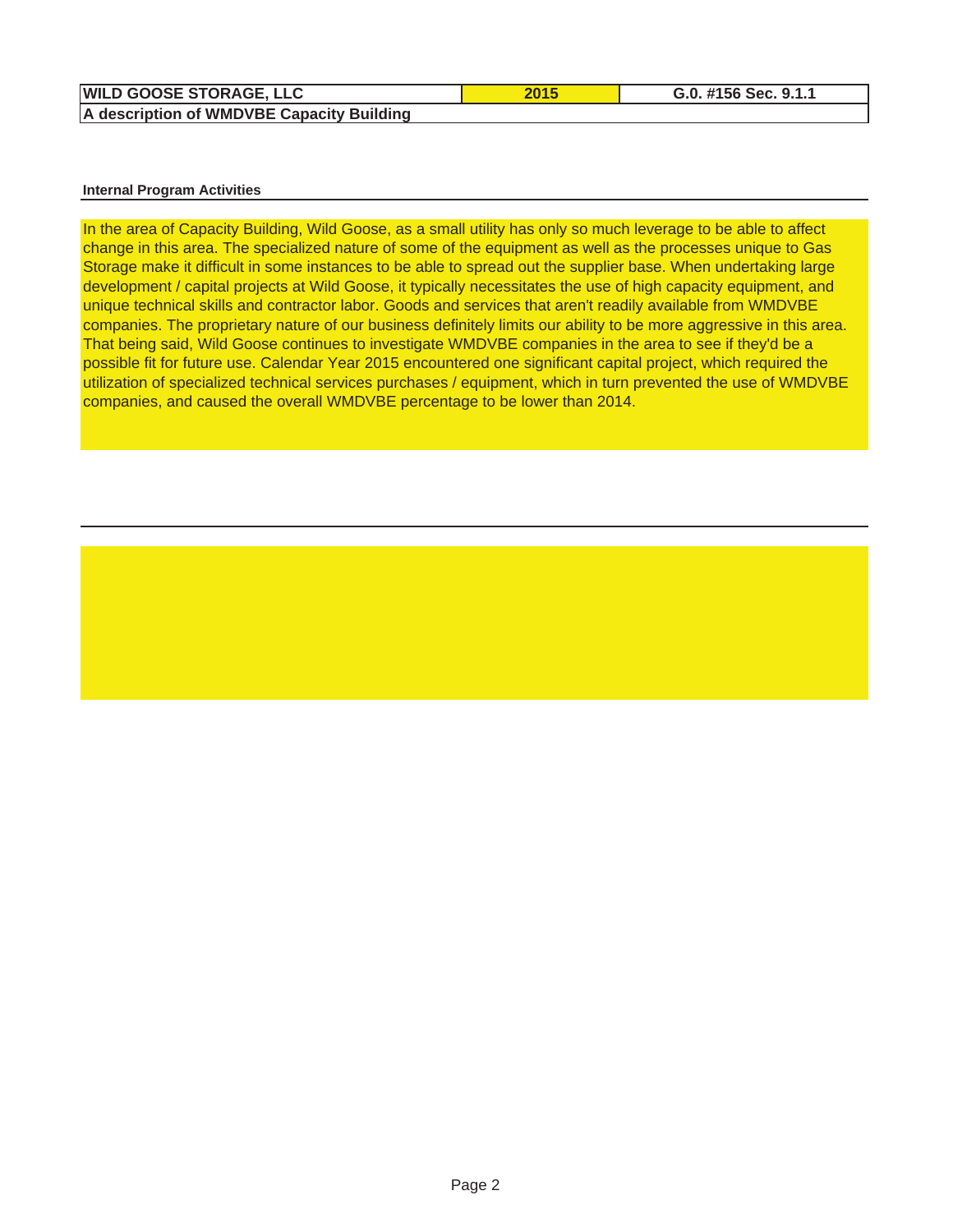| <b>WILD GOOSE STORAGE. LLC</b>                                                           | 2015 | G.0. #156 Sec. 9.1.1 |  |  |  |
|------------------------------------------------------------------------------------------|------|----------------------|--|--|--|
| A description of WMDVBE program activities engaged in during the previous calendar year. |      |                      |  |  |  |

#### **Internal Program Activities**

Wild Goose's Supplier Diversity program is administered jointly by the Manager of Engineering and Operations (E&O), U.S. Operations personnel, and Techincal Assistant for the E&O group. The Head Office in Calgary eliminated the Procurement Coordinator position in early 2014. The facility has been fully committed to the development and adherence to the goals of the Supplier Diversity Program. The Manager of E&O has reviewed the Clearinghouse information in regards to utilization of minority spend.

**External Program Activities**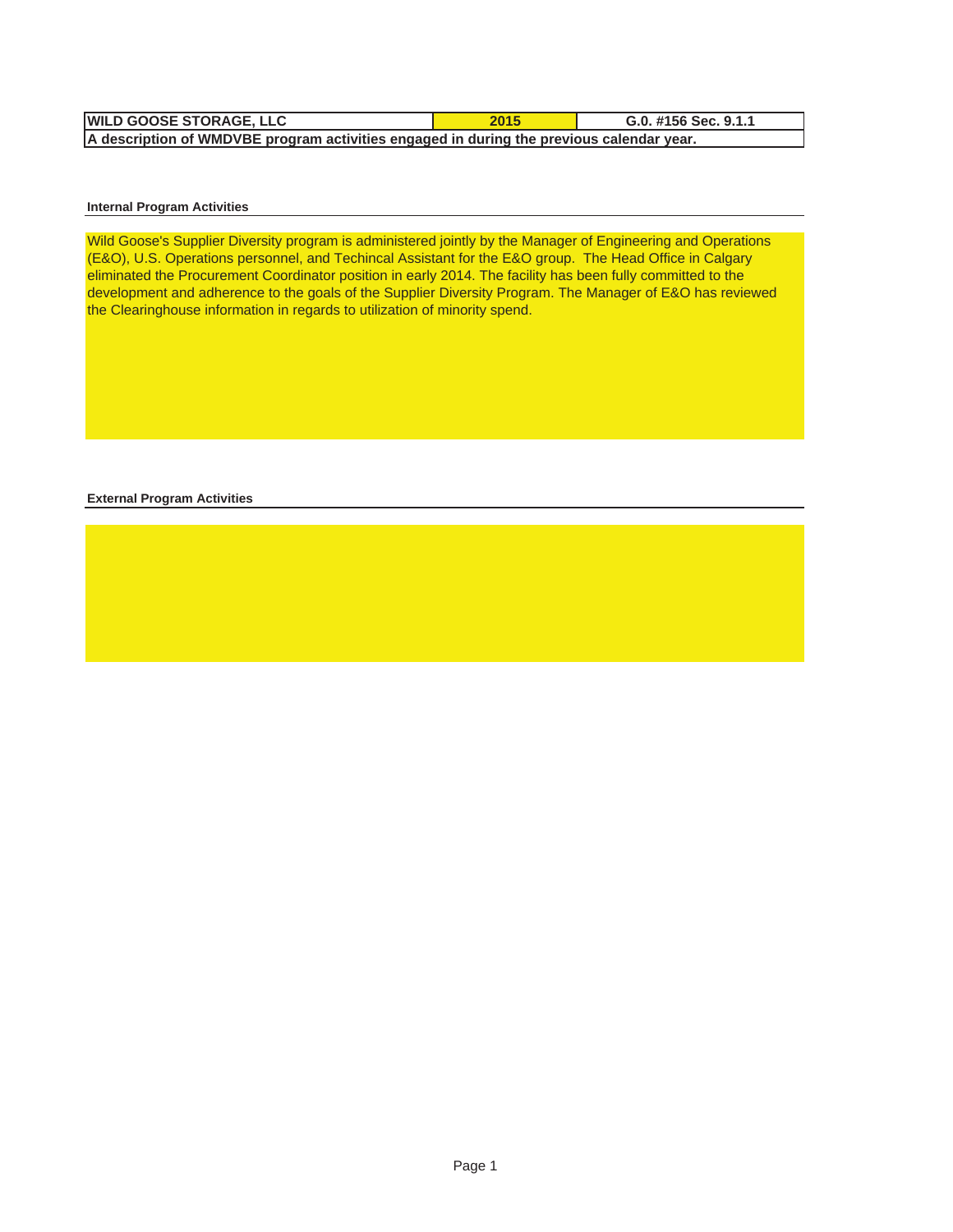| <b>WILD GOOSE STORAGE, LLC</b>    |
|-----------------------------------|
| A description of WMDVBE Mentoring |

#### **Internal Program Activities**

Wild Goose runs the Supplier Diversity Program jointly between the Calgary Head Office and the facility. The ability for Wild Goose to expand its mandate in this area requires both local and Head Office support. We have been focusing our resources upon doing what we can to expand the supplier base in the Wild Goose area as well as increasing business ties with the small and relatively non-diverse business communuity. We are aware that this is a worthy goal and will strive to make progress in this area with the resources that we have at our disposal.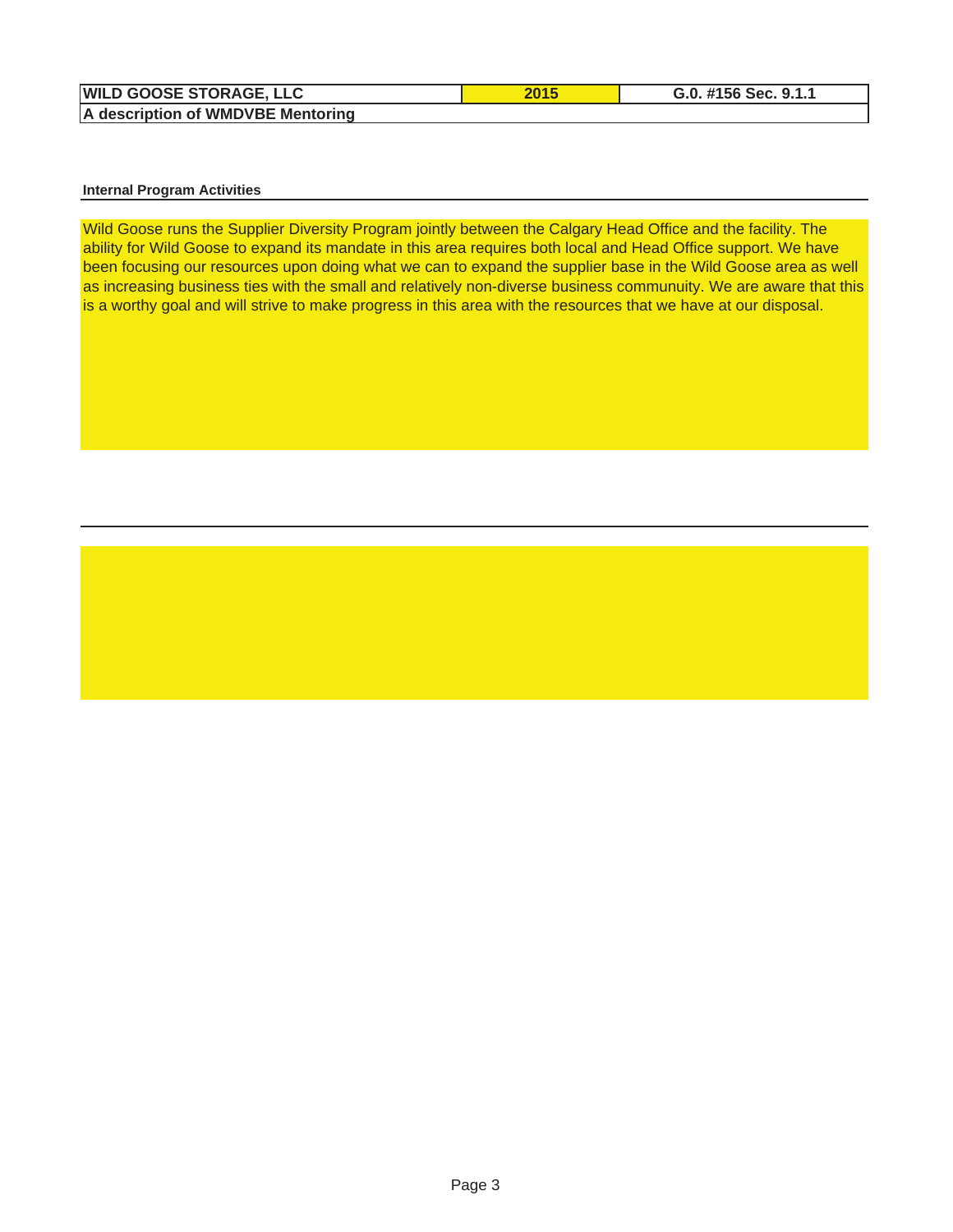#### **WMDVBE ANNUAL RESULTS BY ETHNICITY WILD GOOSE STORAGE LLC 2015 G.O. #156 Sec. 9.1.2**

| Line                           |          |                                   |           |             | Direct + Sub | % of company's    |
|--------------------------------|----------|-----------------------------------|-----------|-------------|--------------|-------------------|
| No.                            |          |                                   | Direct \$ | Sub \$      | \$           | total procurement |
| 1                              | Minority | Asian-Pacific                     |           |             | \$0          | 0.00%             |
| $\overline{2}$                 | Men      | <b>Black</b>                      |           |             | \$0          | 0.00%             |
| 3                              |          | Hispanic                          | \$86,735  |             | \$86,735     | 4.24%             |
| 4                              |          | Native-American                   |           |             | \$0          | 0.00%             |
| 5                              |          | Other                             |           |             | \$0          | 0.00%             |
| 6                              |          | <b>Total Minority Men</b>         | \$86,735  | \$0         | \$86,735     | 4.24%             |
| $\overline{7}$                 | Minority | Asian Pacific                     |           |             | \$0          | 0.00%             |
| 8                              | Women    | <b>Black</b>                      |           |             | \$0          | 0.00%             |
| $\mathsf g$                    |          | Hispanic                          |           |             | \$0          | 0.00%             |
| 10                             |          | Native-American                   |           |             | \$0          | 0.00%             |
| 11                             |          | Other                             |           |             | \$0          | 0.00%             |
| 12                             |          | <b>Total Minority Women</b>       | \$0       | \$0         | \$0          | 0.00%             |
|                                |          |                                   |           |             |              |                   |
| <b>Total Minority Business</b> |          |                                   |           |             |              |                   |
| 13<br><b>Enterprise (MBE)</b>  |          | \$86,735                          | \$0       | \$86,735    | 4.24%        |                   |
|                                |          | <b>Women Business Enterprise</b>  |           |             |              |                   |
| 14                             |          | (WBE)                             | \$37,363  |             | \$37,363     | 1.83%             |
|                                |          |                                   |           |             |              |                   |
|                                |          | <b>Total Women, Minority</b>      |           |             |              |                   |
| 15                             |          | <b>Business Enterprise (MWBE)</b> | \$124,098 | \$0         | \$124,098    | 6.07%             |
|                                |          |                                   |           |             |              |                   |
|                                |          | <b>Service Disabled Veteran</b>   |           |             |              |                   |
| 16                             |          | <b>Business Enterprise (DVBE)</b> | \$0       | \$0         | \$0          | 0.00%             |
|                                |          |                                   |           |             |              |                   |
| 17                             |          | <b>TOTAL WMDVBE</b>               | \$124,098 | \$0         | \$124,098    | 6.07%             |
| 18                             |          | <b>Gross Procurement</b>          |           | \$5,413,129 |              |                   |
| 19                             |          | <b>Exclusions</b>                 |           | \$3,368,151 |              |                   |
| 20                             |          | <b>Net Procurement</b>            |           | \$2,044,978 |              |                   |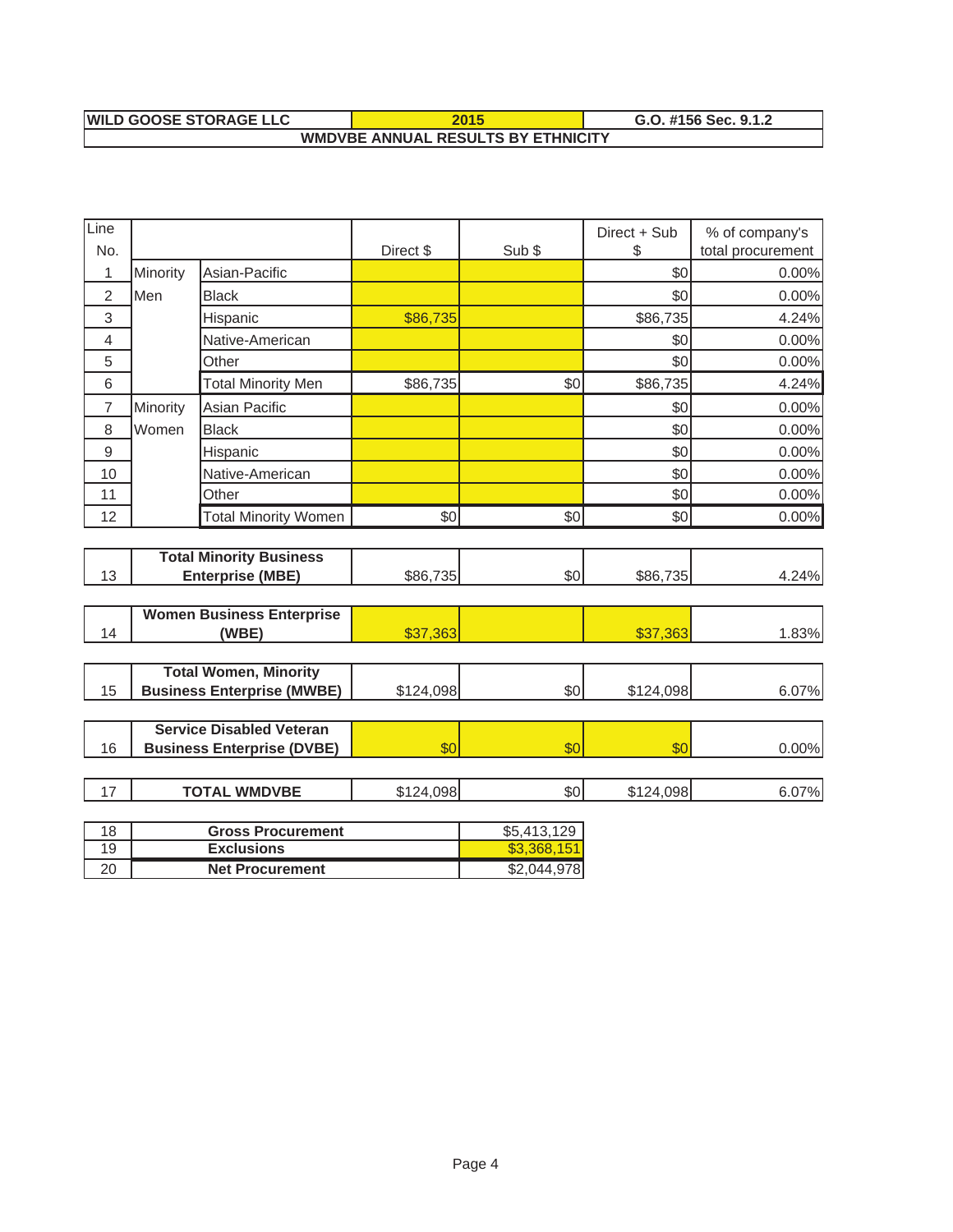| <b>IWILD GOOSE STORAGE LLC</b>                              | $\blacksquare$ G.O. #156 Sec. 9.1.2 |
|-------------------------------------------------------------|-------------------------------------|
| <b>WMDVBE PROCUREMENT BY PRODUCT AND SERVICE CATEGORIES</b> |                                     |

| Line           |                   |                                                                      |               | <b>Products</b> |          | <b>Services</b> |               | <b>TOTAL</b> |       |
|----------------|-------------------|----------------------------------------------------------------------|---------------|-----------------|----------|-----------------|---------------|--------------|-------|
| No.            |                   |                                                                      |               | \$              | $\%$     | \$              | $\frac{0}{0}$ | \$           | $\%$  |
| 1              | Minority          | Asian-Pacific                                                        | Direct        |                 | 0.00%    |                 | 0.00%         | \$0          | 0.00% |
| 2              | Men               | <b>Black</b>                                                         | Direct        |                 | $0.00\%$ |                 | 0.00%         | \$0          | 0.00% |
| 3              |                   | Hispanic                                                             | Direct        | \$86,735        | 12.55%   |                 | 0.00%         | \$86,735     | 4.24% |
| 4              |                   | Native-American                                                      | <b>Direct</b> |                 | 0.00%    |                 | 0.00%         | \$0          | 0.00% |
| 5              |                   | Other                                                                | <b>Direct</b> |                 | 0.00%    |                 | 0.00%         | \$0          | 0.00% |
| 6              |                   | <b>Total Minority Men</b>                                            | <b>Direct</b> | \$86,735        | 12.55%   | \$0             | 0.00%         | \$86,735     | 4.24% |
| $\overline{7}$ | Minority          | Asian Pacific                                                        | <b>Direct</b> |                 | 0.00%    |                 | 0.00%         | \$0          | 0.00% |
| 8              | Women             | <b>Black</b>                                                         | <b>Direct</b> |                 | 0.00%    |                 | 0.00%         | \$0          | 0.00% |
| 9              |                   | Hispanic                                                             | <b>Direct</b> |                 | 0.00%    |                 | 0.00%         | \$0          | 0.00% |
| 10             |                   | Native-American                                                      | <b>Direct</b> |                 | 0.00%    |                 | 0.00%         | \$0          | 0.00% |
| 11             |                   | Other                                                                | <b>Direct</b> |                 | 0.00%    |                 | 0.00%         | \$0          | 0.00% |
| 12             |                   | <b>Total Minority Women Direct</b>                                   |               | \$0             | 0.00%    | \$0             | 0.00%         | \$0          | 0.00% |
|                |                   |                                                                      |               |                 |          |                 |               |              |       |
|                |                   | <b>Total Minority Business</b>                                       |               |                 |          |                 |               |              |       |
| 13             |                   | <b>Enterprise (MBE)</b>                                              | <b>Direct</b> | \$86,735        | 12.55%   | \$0             | 0.00%         | \$86,735     | 4.24% |
|                |                   | <b>Women Business Enterprise</b>                                     |               |                 |          |                 |               |              |       |
| 14             |                   | (WBE)                                                                | <b>Direct</b> | \$5,576         | 0.81%    | \$31,787        | 2.35%         | \$37,363     | 1.83% |
|                |                   |                                                                      |               |                 |          |                 |               |              |       |
| 15             |                   | <b>Subtotal Women, Minority</b><br><b>Business Enterprise (MWBE)</b> | <b>Direct</b> | \$92,311        | 13.36%   | \$31,787        | 2.35%         | \$124,098    | 6.07% |
|                |                   |                                                                      |               |                 |          |                 |               |              |       |
|                |                   | <b>Service Disabled Veteran</b>                                      |               |                 |          |                 |               |              |       |
| 16             |                   | <b>Business Enterprise (DVBE)</b>                                    | <b>Direct</b> | \$0             | 0.00%    | \$0             | 0.00%         | \$0          | 0.00% |
|                |                   |                                                                      |               |                 |          |                 |               |              |       |
| 17             |                   | <b>TOTAL WMDVBE</b>                                                  | <b>Direct</b> | \$92,311        | 13.36%   | \$31,787        | 2.35%         | \$124,098    | 6.07% |
|                |                   |                                                                      |               |                 |          |                 |               |              |       |
| $\overline{A}$ | ᡰឹ<br>$-$ Dec $-$ |                                                                      |               | $AT = 110.100$  |          |                 |               |              |       |

| 18 | <b>Gross Procurement</b> | \$5,413,129 |
|----|--------------------------|-------------|
| 19 | <b>Exclusions</b>        | \$3,368,151 |
| 20 | <b>INet Procurement</b>  | \$2,044,978 |
|    |                          |             |

| 21 | <b>Total Product Procurement</b> | \$691.025   |
|----|----------------------------------|-------------|
| 22 | <b>Total Service Procurement</b> | \$1,353,953 |
| 23 | <b>Net Procurement</b>           | \$2,044,978 |

Percentages for "Products" expenditures are WMDVBE expenditures compared to "Total Product Procurement" expenditures. Percentages for "Services" expenditures are WMDVBE expenditures compared to "Total Service Procurement" expenditures. Percentages for "TOTAL" expenditures are WMDVBE expenditures compared to "Net Procurement" expenditures.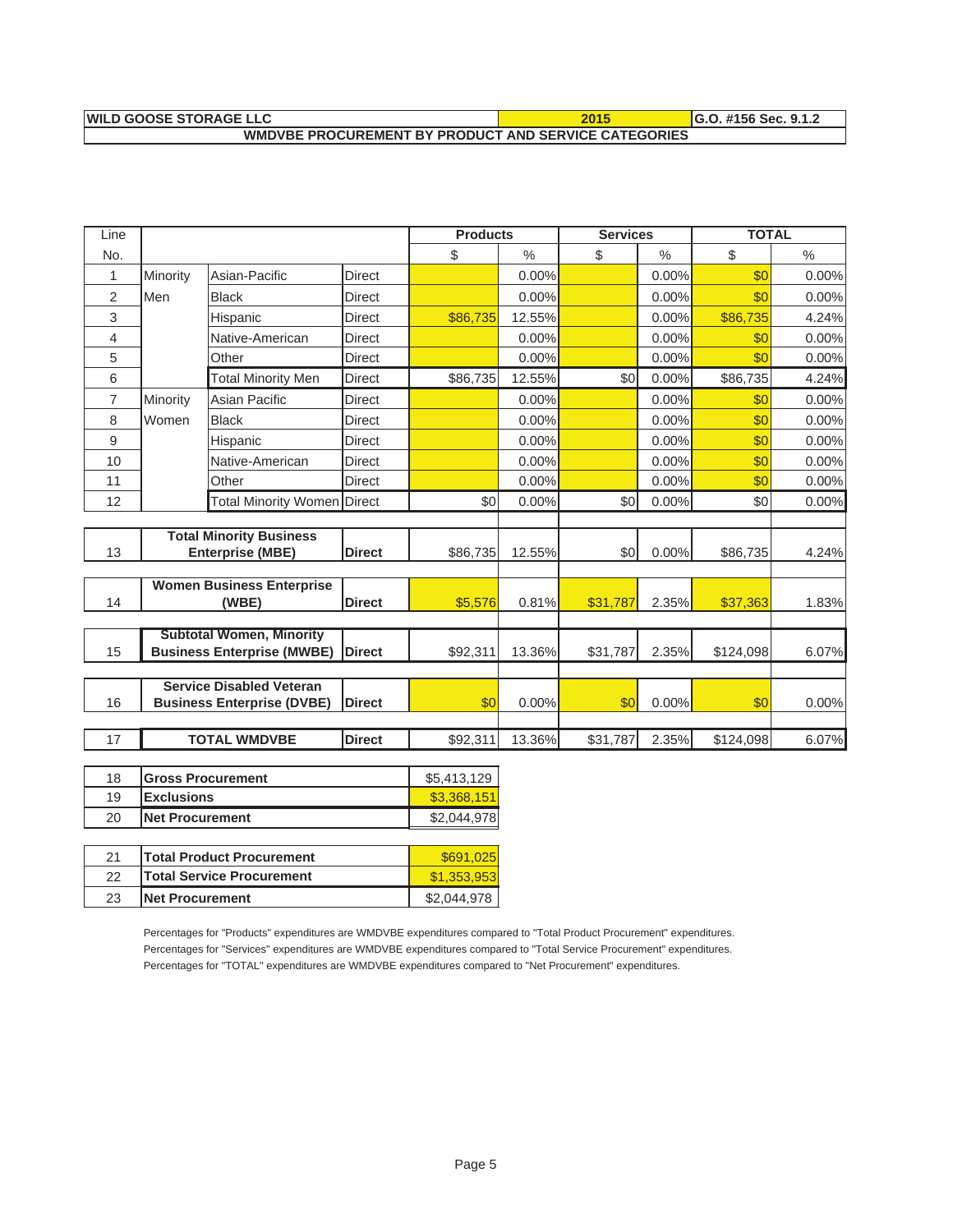| <b>WILD GOOSE STORAGE LLC</b>                               | 2015 | G.O. #156 Sec. 9.1.2 |
|-------------------------------------------------------------|------|----------------------|
| <b>WMDVBE PROCUREMENT BY PRODUCT AND SERVICE CATEGORIES</b> |      |                      |

| Line                     |          |                                        |            | <b>Products</b> |          | <b>Services</b> |          |     | <b>TOTAL</b>  |
|--------------------------|----------|----------------------------------------|------------|-----------------|----------|-----------------|----------|-----|---------------|
| No.                      |          |                                        |            | \$              | $\%$     | \$              | $\%$     | \$  | $\frac{0}{0}$ |
| 1                        | Minority | Asian-Pacific                          | sub        |                 | 0.00%    |                 | 0.00%    | \$0 | 0.00%         |
| 2                        | Men      | <b>Black</b>                           | sub        |                 | $0.00\%$ |                 | $0.00\%$ | \$0 | 0.00%         |
| 3                        |          | Hispanic                               | sub        |                 | 0.00%    |                 | 0.00%    | \$0 | 0.00%         |
| $\overline{\mathcal{L}}$ |          | Native-American                        | lsub       |                 | 0.00%    |                 | 0.00%    | \$0 | 0.00%         |
| 5                        |          | Other                                  | sub        |                 | 0.00%    |                 | 0.00%    | \$0 | 0.00%         |
| 6                        |          | <b>Total Minority Men</b>              | sub        | \$0             | 0.00%    | \$0             | 0.00%    | \$0 | 0.00%         |
| 7                        | Minority | Asian Pacific                          | sub        |                 | $0.00\%$ |                 | 0.00%    | \$0 | 0.00%         |
| 8                        | Women    | <b>Black</b>                           | sub        |                 | 0.00%    |                 | 0.00%    | \$0 | 0.00%         |
| 9                        |          | Hispanic                               | lsub       |                 | 0.00%    |                 | 0.00%    | \$0 | 0.00%         |
| 10                       |          | Native-American                        | sub        |                 | 0.00%    |                 | 0.00%    | \$0 | 0.00%         |
| 11                       |          | Other                                  | sub        |                 | 0.00%    |                 | 0.00%    | \$0 | 0.00%         |
| 12                       |          | <b>Total Minority Womesub</b>          |            | \$0             | 0.00%    | \$0             | 0.00%    | \$0 | 0.00%         |
|                          |          |                                        |            |                 |          |                 |          |     |               |
|                          |          | <b>Total Minority Business</b>         |            |                 |          |                 |          |     |               |
| 13                       |          | <b>Enterprise (MBE)</b>                | sub        | \$0             | $0.00\%$ | \$0             | 0.00%    | \$0 | 0.00%         |
|                          |          | <b>Women Business Enterprise</b>       |            |                 |          |                 |          |     |               |
| 14                       |          | (WBE)                                  | <b>sub</b> | \$0             | $0.00\%$ | \$0             | 0.00%    | \$0 | 0.00%         |
|                          |          |                                        |            |                 |          |                 |          |     |               |
|                          |          | <b>Subtotal Women, Minority</b>        |            |                 |          |                 |          |     |               |
| 15                       |          | <b>Business Enterprise (MWBE)</b> sub  |            | \$0             | $0.00\%$ | \$0             | 0.00%    | \$0 | 0.00%         |
|                          |          | <b>Service Disabled Veteran</b>        |            |                 |          |                 |          |     |               |
| 16                       |          | <b>Business Enterprise (DVBE)  sub</b> |            | \$0             | $0.00\%$ | \$0             | 0.00%    | \$0 | 0.00%         |
|                          |          |                                        |            |                 |          |                 |          |     |               |
| 17                       |          | <b>TOTAL WMDVBE</b>                    | sub        | \$0             | 0.00%    | \$0             | 0.00%    | \$0 | 0.00%         |
|                          |          |                                        |            |                 |          |                 |          |     |               |

| 18 | <b>IGross Procurement</b> | \$5.413.129 |
|----|---------------------------|-------------|
| 19 | <b>Exclusions</b>         | \$3.368.151 |
| 20 | <b>INet Procurement</b>   | \$2,044,978 |
|    |                           |             |

| 21 | <b>Total Product Procurement</b> | \$691,025   |
|----|----------------------------------|-------------|
| 22 | <b>Total Service Procurement</b> | \$1.353.953 |
| 23 | <b>Net Procurement</b>           | 2.044.978   |
|    |                                  |             |

Percentages for "Products" expenditures are WMDVBE expenditures compared to "Total Product Procurement" expenditures. Percentages for "Services" expenditures are WMDVBE expenditures compared to "Total Service Procurement" expenditures. Percentages for "TOTAL" expenditures are WMDVBE expenditures compared to "Net Procurement" expenditures.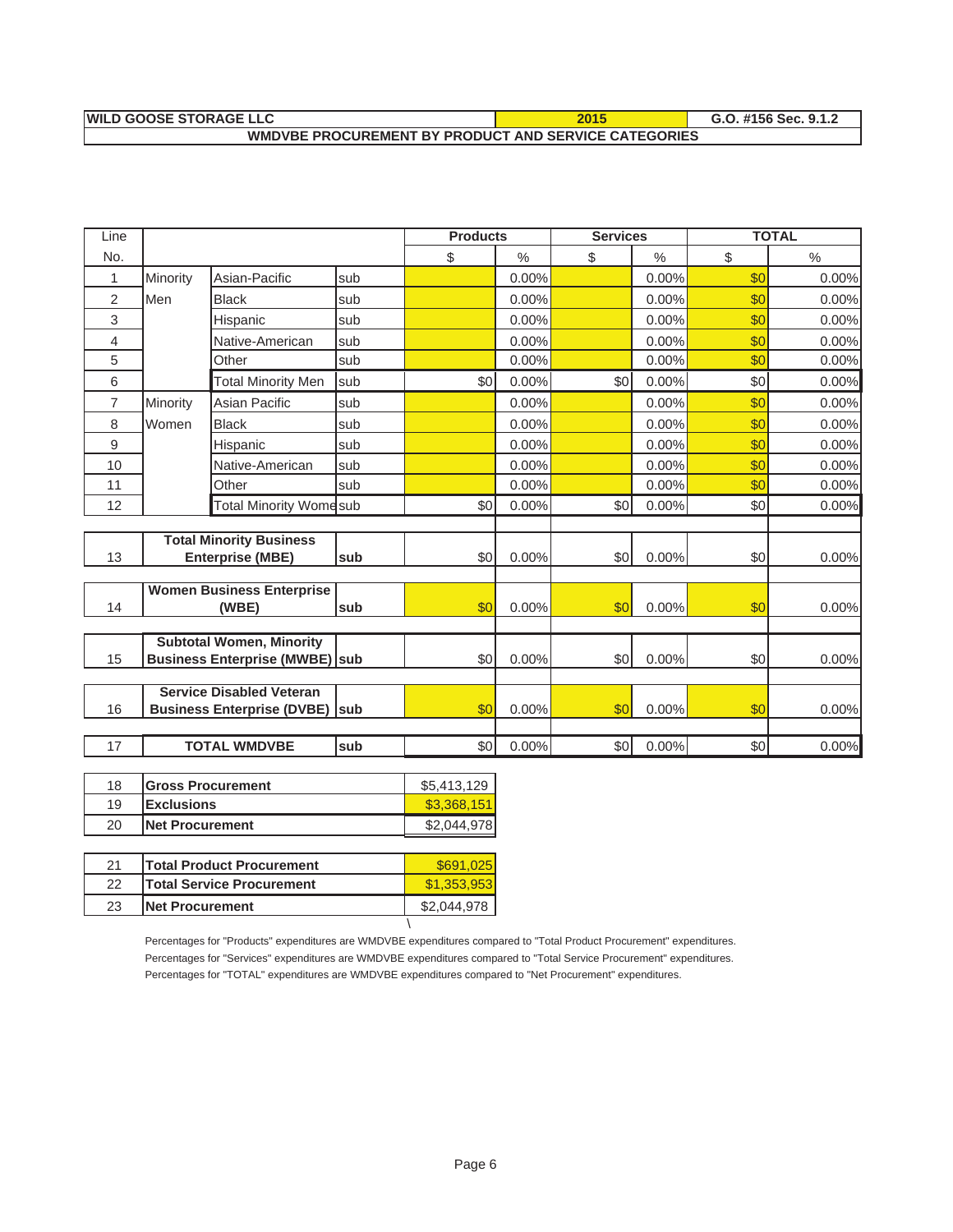| <b>WILD GOOSE STORAGE LLC</b>  | 2015 | G.O. #156 Sec. 9.1.2 |  |  |  |
|--------------------------------|------|----------------------|--|--|--|
| <b>PROCUREMENT BY SIC CODE</b> |      |                      |  |  |  |

| Line           | <b>Description</b>                         | <b>SIC CODE</b> | <b>Products</b> |        | <b>Services</b> |        |  |
|----------------|--------------------------------------------|-----------------|-----------------|--------|-----------------|--------|--|
| No.            |                                            |                 | \$              | $\%$   | \$              | $\%$   |  |
| 1              | <b>Agricultural Services</b>               | $\overline{7}$  | \$0             | 0.00%  | \$0             | 0.00%  |  |
| $\overline{2}$ | Oil & Gas Extraction                       | 13              | \$0             | 0.00%  | \$82,000        | 6.06%  |  |
| $\sqrt{3}$     | <b>General Building Contractors</b>        | 15              | \$0             | 0.00%  | \$0             | 0.00%  |  |
| 4              | <b>Heavy Construction Contractors</b>      | 16              | \$0             | 0.00%  | \$47,733        | 3.53%  |  |
| 5              | <b>Special Trade Contractors</b>           | 17              | \$0             | 0.00%  | \$226,062       | 16.70% |  |
| 6              | Paper and Allied Products                  | 26              | \$6,111         | 0.88%  | \$0             | 0.00%  |  |
| $\overline{7}$ | <b>Chemicals and Allied Products</b>       | 28              | \$16,877        | 2.44%  | \$0             | 0.00%  |  |
| 8              | <b>Fabricated Metal Products</b>           | 34              | \$30,070        | 4.35%  | \$0             | 0.00%  |  |
| 9              | Industrial Machinery and Equipment         | 35              | \$433,661       | 62.76% | \$0             | 0.00%  |  |
| 10             | <b>Electrical and Electronic Equipment</b> | 36              | \$58,435        | 8.46%  | \$0             | 0.00%  |  |
| 11             | <b>Instruments and Related Products</b>    | 38              | \$50,606        | 7.32%  | \$0             | 0.00%  |  |
| 12             | Miscellaneous Manufacturing Industries     | 39              | \$0             | 0.00%  | \$0             | 0.00%  |  |
| 13             | <b>Transportation Services</b>             | 47              | \$0             | 0.00%  | \$0             | 0.00%  |  |
| 14             | Communications                             | 48              | \$0             | 0.00%  | \$2,075         | 0.15%  |  |
| 15             | Electric, Gas and Sanitary Services        | 49              | \$0             | 0.00%  | \$5,019         | 0.37%  |  |
| 16             | Wholesale Trade - Durable Goods            | 50              | \$8,365         | 1.21%  | \$0             | 0.00%  |  |
| 17             | Wholesale Trade - Non-durable Goods        | 51              | \$86,900        | 12.58% | \$0             | 0.00%  |  |
| 18             | Apparel and Accessory Stores               | 56              | \$0             | 0.00%  | \$10,343        | 0.76%  |  |
| 19             | Miscellaneous Retail                       | 59              | \$0             | 0.00%  | \$0             | 0.00%  |  |
| 20             | Insurance Agents, Brokers and Service      | 64              | \$0             | 0.00%  | \$51,954        | 3.84%  |  |
| 21             | <b>Business Services</b>                   | 73              | \$0             | 0.00%  | \$819,318       | 60.51% |  |
| 22             | Automotive Repair, Services & Parking      | 75              | \$0             | 0.00%  | \$43,986        | 3.25%  |  |
| 23             | <b>Health Services</b>                     | 80              | \$0             | 0.00%  | \$255           | 0.02%  |  |
| 24             | <b>Legal Services</b>                      | 81              | \$0             | 0.00%  | \$2,100         | 0.16%  |  |
| 25             | <b>Educational Services</b>                | 82              | \$0             | 0.00%  | \$925           | 0.07%  |  |
| 26             | <b>Engineering and Management Services</b> | 87              | \$0             | 0.00%  | \$62,183        | 4.59%  |  |

| 27 | <b>IGross Procurement</b> | \$5,413,129 |
|----|---------------------------|-------------|
| 28 | <b>Exclusions</b>         | \$3.368.151 |
| 29 | <b>INet Procurement</b>   | \$2,044,978 |

| 30 | <b>Total Product Procurement</b> | \$691,025   |
|----|----------------------------------|-------------|
| 31 | <b>Total Service Procurement</b> | \$1,353,953 |
| 32 | <b>INet Procurement</b>          | \$2,044.978 |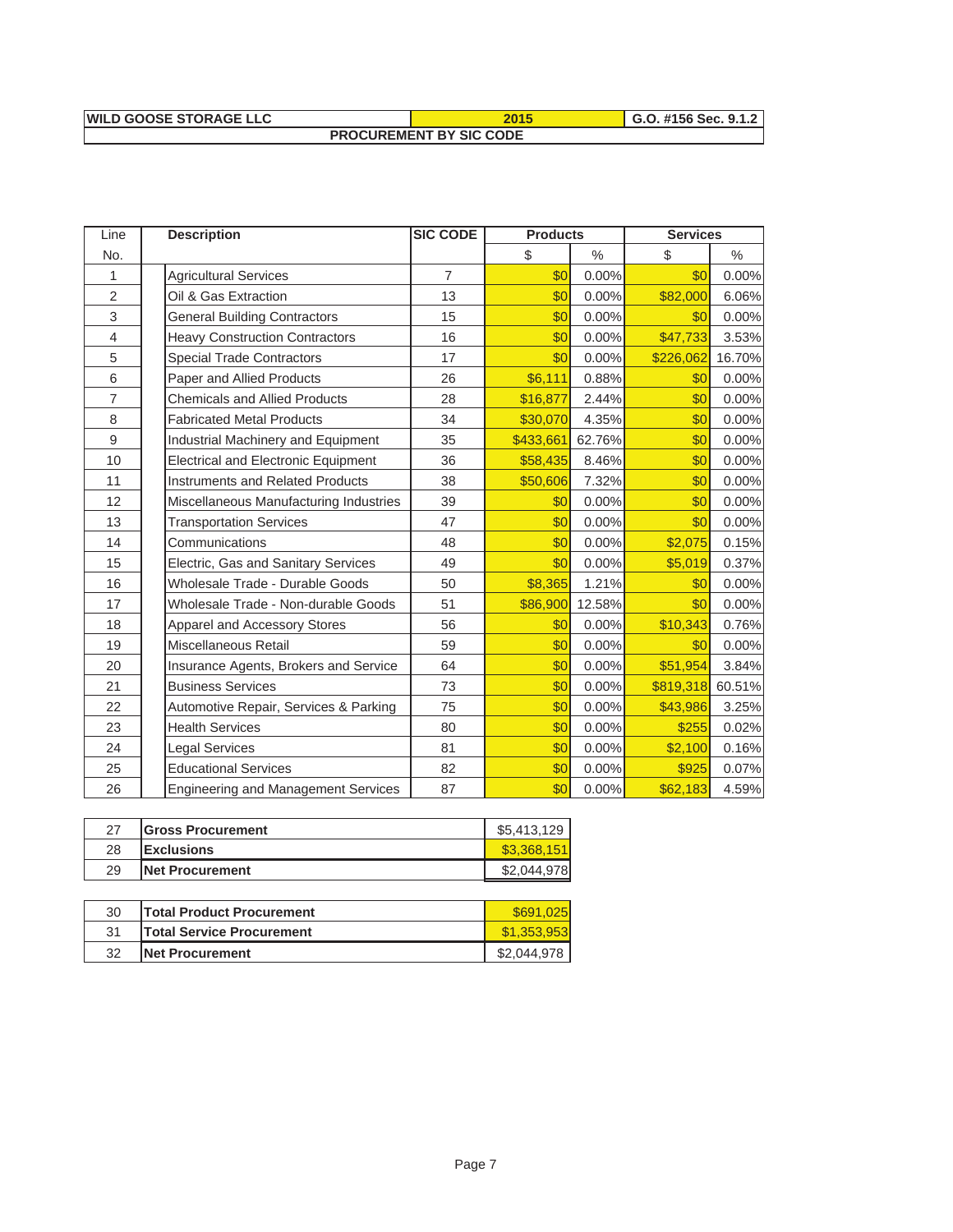#### **WMDVBE PROCUREMENT BY PRODUCT AND SERVICE CATEGORIES - DETAIL 2015**

**G.O. #156 Sec. 9.1.2**

|      |                 |            |       |       |       |              |          |       |       |              |       |       |                 |                 |                   |                 | Subtotal        |                 |               |                     |
|------|-----------------|------------|-------|-------|-------|--------------|----------|-------|-------|--------------|-------|-------|-----------------|-----------------|-------------------|-----------------|-----------------|-----------------|---------------|---------------------|
|      |                 |            |       |       |       |              |          |       |       |              |       |       |                 |                 | Subtotal          |                 |                 | Service         |               |                     |
|      |                 |            |       |       |       |              |          |       |       |              |       |       |                 |                 |                   |                 | Women,          | <b>Disabled</b> |               |                     |
|      |                 |            |       |       |       |              |          |       |       |              |       |       |                 |                 | Minority          | Women           | <b>Minority</b> | Veterans        |               |                     |
|      |                 |            |       | Asian |       | <b>Black</b> | Hispanic |       |       | Native-Amer. |       | Other | <b>Total</b>    | <b>Total</b>    | <b>Business</b>   | <b>Business</b> | <b>Business</b> | <b>Business</b> |               |                     |
| Line | <b>Products</b> |            |       |       |       |              |          |       |       |              |       |       | <b>Minority</b> | <b>Minority</b> | <b>Enterprise</b> | Enterprise      | Enterprise      | Enterprise      | Total         | Total               |
| No.  | or Service      |            | Men   | Women | Men   | Women        | Men      | Women | Men   | Women        | Men   | Women | Men             | Women           | (MBE)             | (WBE)           | (WMBE)          | (DVBE)          | <b>WMDVBE</b> | <b>Expenditures</b> |
|      | 50              | <b>S</b>   |       |       |       |              |          |       |       |              |       |       |                 |                 |                   | 5,57            | 5,576           |                 | 5,576         | \$8,365             |
| 2    |                 |            |       |       |       |              |          |       |       |              |       |       | 0.00%           | 0.00%           | 0.00%             | 66.66%          | 66.66%          | 0.00%           | 66.66%        |                     |
| 3    | 51              | $\sqrt{3}$ |       |       |       |              | 86,735   |       |       |              |       |       | 86,735          |                 | 86,735            |                 | 86,735          |                 | 86,735        | \$86,900            |
| 4    |                 | %          |       |       |       |              |          |       |       |              |       |       | 99.81%          | 0.00%           | 99.81%            | 0.00%           | 99.81%          | 0.00%           | 99.81%        |                     |
|      | 87              | $\sqrt{S}$ |       |       |       |              |          |       |       |              |       |       |                 |                 |                   | 31,78           | 31,787          |                 | 31,787        | \$62,183            |
| 6    |                 | %          |       |       |       |              |          |       |       |              |       |       | 0.00%           | 0.00%           | 0.00%             | 51.12%          | 51.12%          | 0.00%           | 51.12%        |                     |
|      |                 | l\$        |       |       |       |              |          |       |       |              |       |       |                 |                 |                   |                 |                 |                 |               | \$0                 |
| 8    |                 | $\%$       |       |       |       |              |          |       |       |              |       |       | #DIV/0!         | #DIV/0!         | #DIV/0            | #DIV/0!         | #DIV/0!         | #DIV/0!         | #DIV/0        |                     |
| 9    | Total           | Ī\$        |       |       |       |              | 86,735   |       |       |              |       |       | 86,735          |                 | 86,735            | 37,363          | 124,098         |                 | 124,098       | 157,448             |
| 10   |                 |            | 0.00% | 0.00% | 0.00% | 0.00%        | 55.09%   | 0.00% | 0.00% | 0.00%        | 0.00% | 0.00% | 55.09%          | 0.00%           | 55.09%            | 23.73%          | 78.82%          | 0.00%           | 78.82%        |                     |

|    | <b>Gross Procurement</b> | \$5.413.129 |
|----|--------------------------|-------------|
| 12 | <b>Exclusions</b>        | \$3.368.151 |
| 13 | Net Procurement          | \$2,044,978 |
|    |                          |             |
| 14 | <b>Total Procurement</b> | \$2,044,978 |

Percentages are WMDVBE expenditures compared to total expenditures for each product category.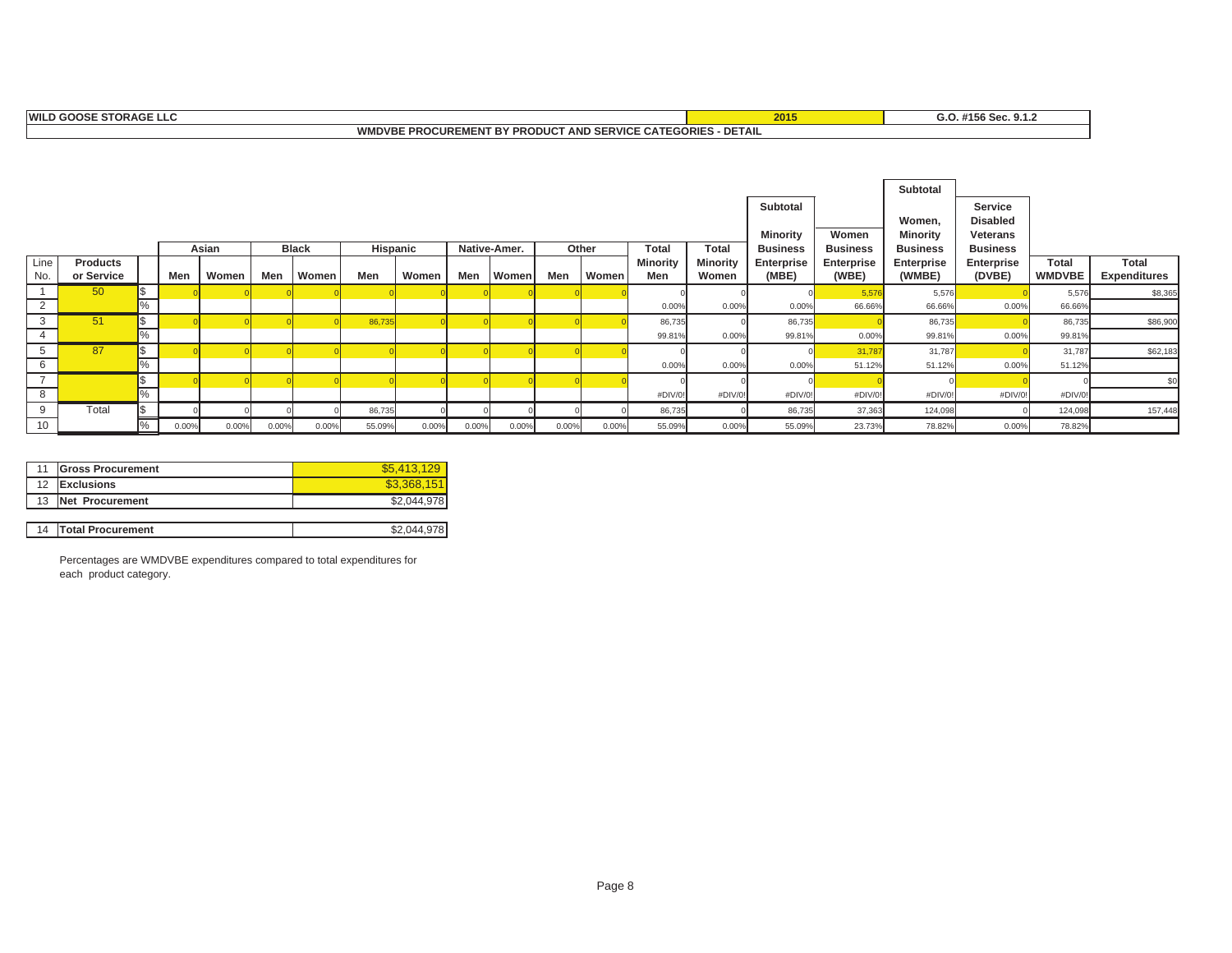## **WILD GOOSE STORAGE LLC** 2015 **C.O. #156 Sec. 9.1.3 WMDVBE PROGRAM EXPENSES**

| Line |                                |             |
|------|--------------------------------|-------------|
| No.  | <b>Expense Category</b>        | (Actual \$) |
|      | <b>Wages</b>                   | 6,500       |
| 2    | <b>Other Employee Expenses</b> |             |
| 3    | <b>Program Expenses</b>        |             |
|      | <b>Reporting Expenses</b>      |             |
| 5    | <b>Training</b>                |             |
| 6    | <b>Consultants</b>             | 1.500       |
|      | <b>Other</b>                   |             |
| 8    |                                |             |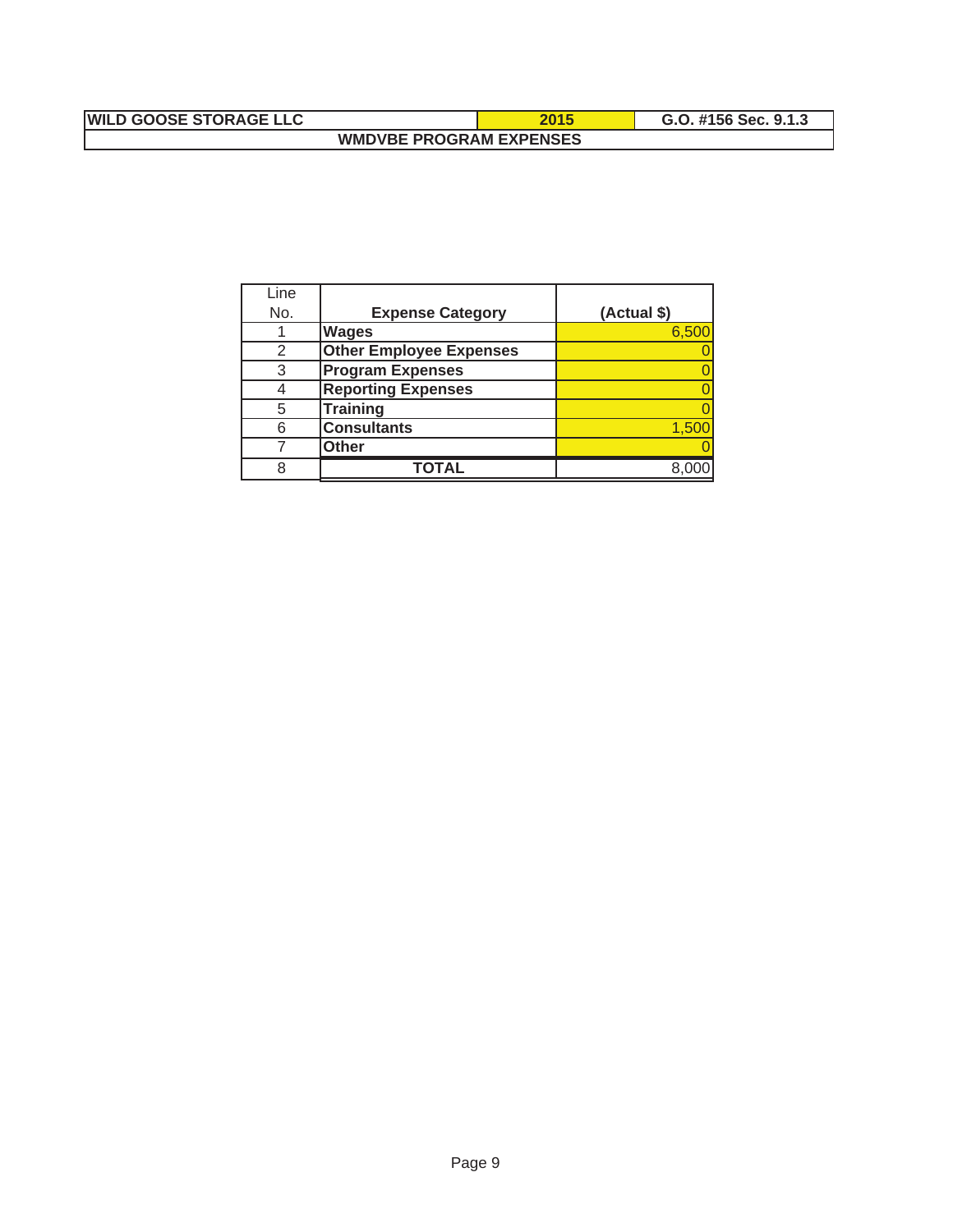| <b>IWILD GOOSE STORAGE LLC</b>                                                                               | 2015 | $IG.0.$ #156 Sec. 9.1.4 |
|--------------------------------------------------------------------------------------------------------------|------|-------------------------|
| A description of progress in meeting or exceeding set goals and an explanation of any circumstances that may |      |                         |

**have caused the utility to fall short of its goals.**

| Line           |
|----------------|
| No             |
| 1              |
| $\overline{2}$ |
|                |
| 3              |
|                |
| 4              |
|                |
| $rac{5}{6}$    |
|                |
|                |
|                |
|                |
| 8              |

| Line |                                                               | <b>Current</b><br>Year | <b>Current</b><br>Year |
|------|---------------------------------------------------------------|------------------------|------------------------|
| No.  | Category                                                      | <b>Results</b>         | Goals                  |
| 1    | Minority Men                                                  | 4.24%                  | 4.00%                  |
| 2    | Minority Women                                                | 0.00%                  | 2.00%                  |
| 3    | <b>Minority Business</b><br><b>Enterprise (MBE)</b>           | 4.24%                  | 6.00%                  |
| 4    | <b>Women Business</b><br><b>Enterprise (WBE)</b>              | 1.83%                  | 2.00%                  |
| 5    | Service Disabled Veteran<br><b>Business Enterprise (DVBE)</b> | 0.00%                  | 1.00%                  |
| 6    | <b>Total WMDVBE</b>                                           | 6.07%                  | 9.00%                  |

#### **Other Multi Status**

| 8 | and Total |  |
|---|-----------|--|
|   |           |  |

The reason for Wild Goose's shortfall in meeting WMDVBE goals during 2015 was two fold (1) with Operations spend, the group made less purchases this year for consumables, such as engine/compressor oil, due to less demand for gas storage use by customers during 2015. Other fixed operating costs remained the same, which in turn resulted in an overall drop in WMDVBE percent use. (2) A \$900K capital project was performed, which was above the typical amount spent for maintenance capital. This specific project required the use of specialized services and products which prevented the use of WMDVBE companies.

Wild Goose expects maintenance capital spending to return to normal level in 2016, which should have positive impact on WMDVBE % spend for the upcoming year.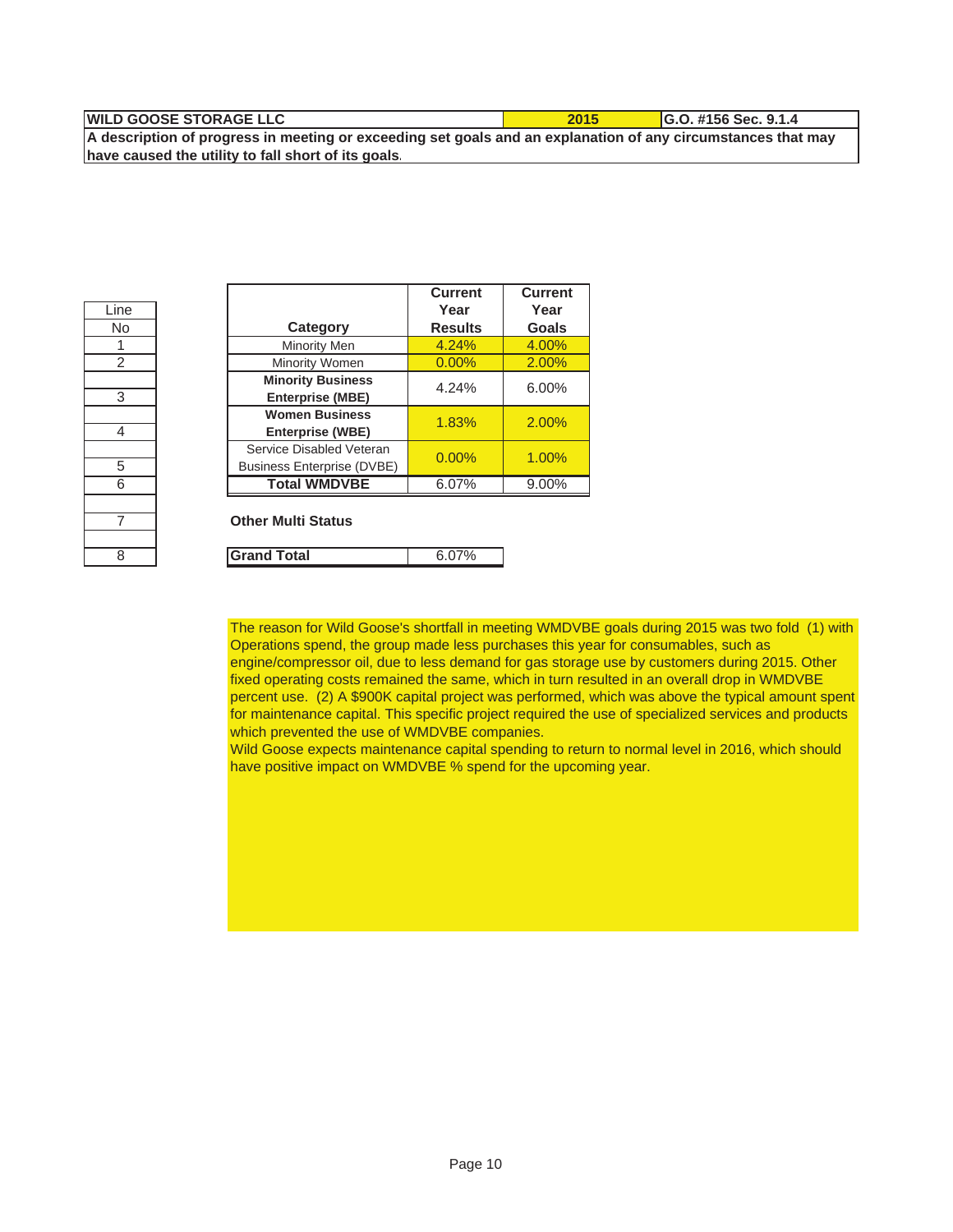| <b>WIL</b><br><b>J GOOSE STORAGE LLC</b>                           | ZUIJ | 9.1.5<br>. #156 Sec# |  |  |  |  |
|--------------------------------------------------------------------|------|----------------------|--|--|--|--|
| A summary of prime contractor utilization of WMDVBE subcontractors |      |                      |  |  |  |  |

| Line<br>No.    |                          | Minority<br>Men | Minority<br>Women | <b>Minority</b><br><b>Business</b><br><b>Enterprise</b><br>(MBE) | <b>Women</b><br><b>Business</b><br><b>Enterprise</b><br>(WBE) | Women,<br><b>Minority</b><br><b>Business</b><br><b>Enterprise</b><br>(WMBE) | <b>Service</b><br><b>Disabled</b><br><b>Veterans</b><br><b>Business</b><br><b>Enterprise</b><br>(DVBE) | <b>TOTAL</b><br><b>WMDVBE</b> |
|----------------|--------------------------|-----------------|-------------------|------------------------------------------------------------------|---------------------------------------------------------------|-----------------------------------------------------------------------------|--------------------------------------------------------------------------------------------------------|-------------------------------|
|                | Direct \$                |                 |                   |                                                                  |                                                               |                                                                             |                                                                                                        |                               |
| $\overline{2}$ | <b>Subcontracting \$</b> |                 |                   |                                                                  |                                                               |                                                                             |                                                                                                        |                               |
| 3              | Total \$                 | ∩               | $\Omega$          | $\Omega$                                                         | ΩI                                                            | O                                                                           | $\Omega$                                                                                               |                               |
| 4              |                          |                 |                   |                                                                  |                                                               |                                                                             |                                                                                                        |                               |
| 5              | Direct %                 | #DIV/0!         | #DIV/0!           | #DIV/0!                                                          | #DIV/0!                                                       | #DIV/0!                                                                     | #DIV/0!                                                                                                | #DIV/0!                       |
| 6              | <b>Subcontracting %</b>  | #DIV/0!         | #DIV/0!           | #DIV/0!                                                          | #DIV/0!                                                       | $\#$ DIV/0!                                                                 | $\#$ DIV/0!                                                                                            | #DIV/0!                       |
| 7              | Total %                  | #DIV/0!         | #DIV/0!           | #DIV/0!                                                          | #DIV/0!                                                       | #DIV/0!                                                                     | #DIV/0!                                                                                                | #DIV/0!                       |
| 8              |                          |                 |                   |                                                                  |                                                               |                                                                             |                                                                                                        |                               |
| 9              | <b>Gross Procurement</b> |                 |                   |                                                                  |                                                               |                                                                             |                                                                                                        |                               |
| 10             | <b>Exclusion</b>         |                 |                   |                                                                  |                                                               |                                                                             |                                                                                                        |                               |
| 11             | <b>Net Procurement</b>   |                 | 0.00              |                                                                  |                                                               |                                                                             |                                                                                                        |                               |

#DIV/0!

12 13

14 Total %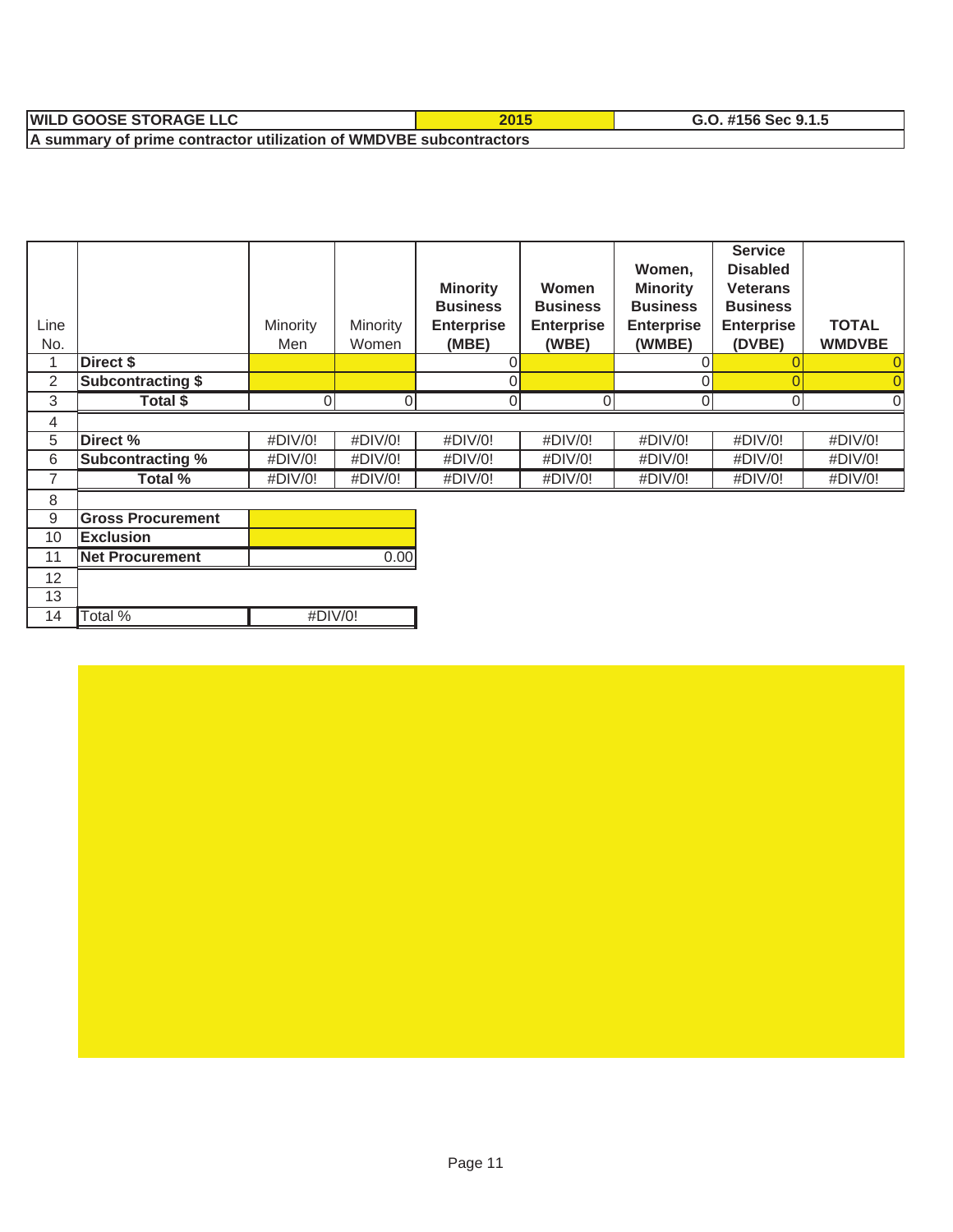| <b>WILD GOOSE STORAGE LLC</b>                                                                    | 2015 | G.O. #156 Sec. 9.1.6 |  |  |  |  |  |
|--------------------------------------------------------------------------------------------------|------|----------------------|--|--|--|--|--|
| A list of WMDVBE complaints received during the past year, accompanied by a brief description of |      |                      |  |  |  |  |  |
| the nature of each complaint and its resolution or current status                                |      |                      |  |  |  |  |  |

Wild Goose has received no complaints with respect to Supplier Diversity during the 2015 calendar year.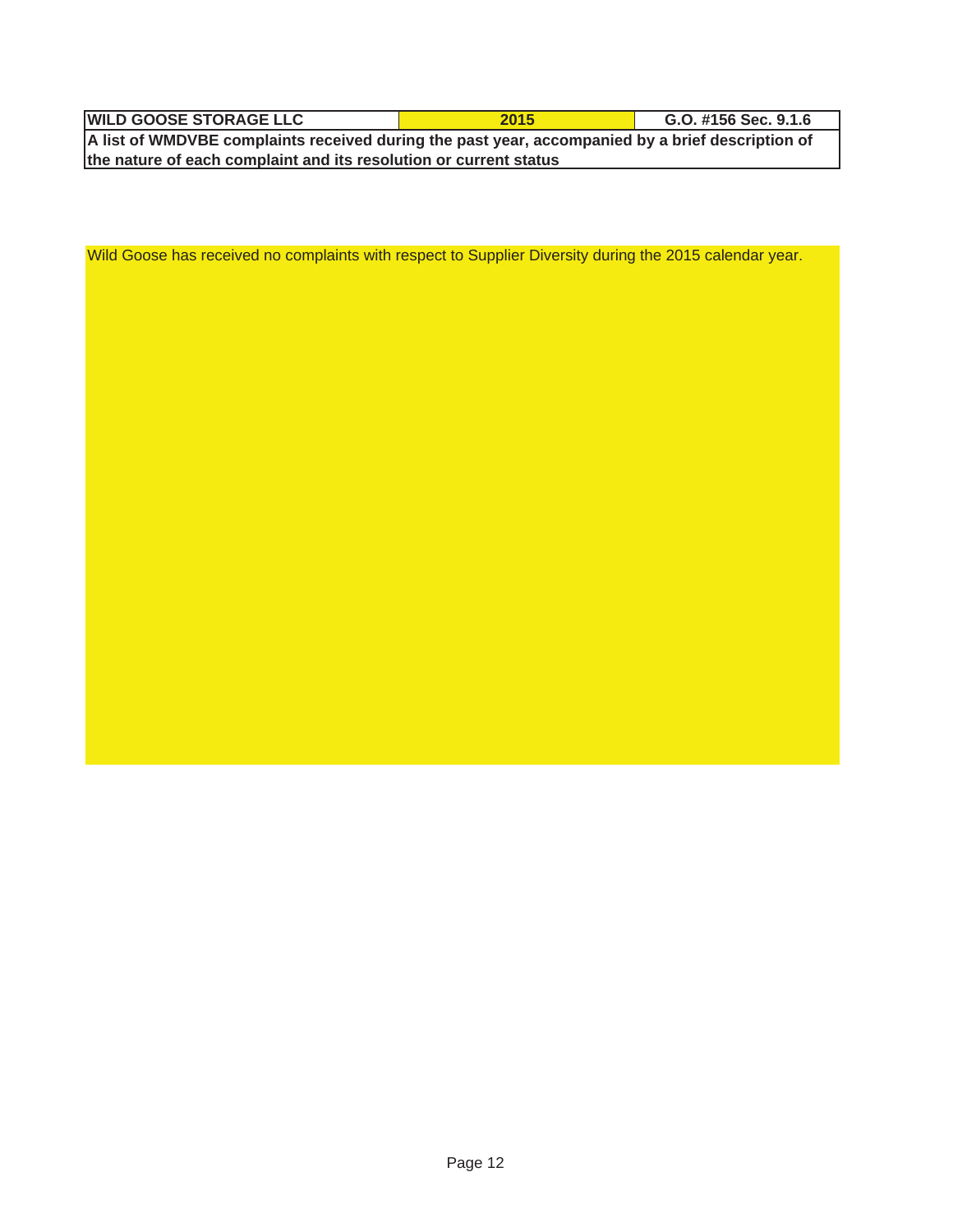| <b>WILD GOOSE STORAGE LLC</b>                                                                                           | 2015 | G.O. #156 Sec. 9.1.8 |  |  |  |  |  |  |
|-------------------------------------------------------------------------------------------------------------------------|------|----------------------|--|--|--|--|--|--|
| A description of any efforts made to recruit WMDVBE suppliers of products or services in procurement                    |      |                      |  |  |  |  |  |  |
| $\mid$ categories where WMDVBE utilization has been low, such as legal and financial services, fuel procurement, $\mid$ |      |                      |  |  |  |  |  |  |

**and areas that are considered highly technical in nature.**

Wild Goose recognizes the fact that there are a number of procurement categories where utilization of Supplier Diversity vendors has been historically low. As Wild Goose's program implementation progresses, we will continue use our best efforts to identify vendors in these low-use areas and include them in our procurement efforts.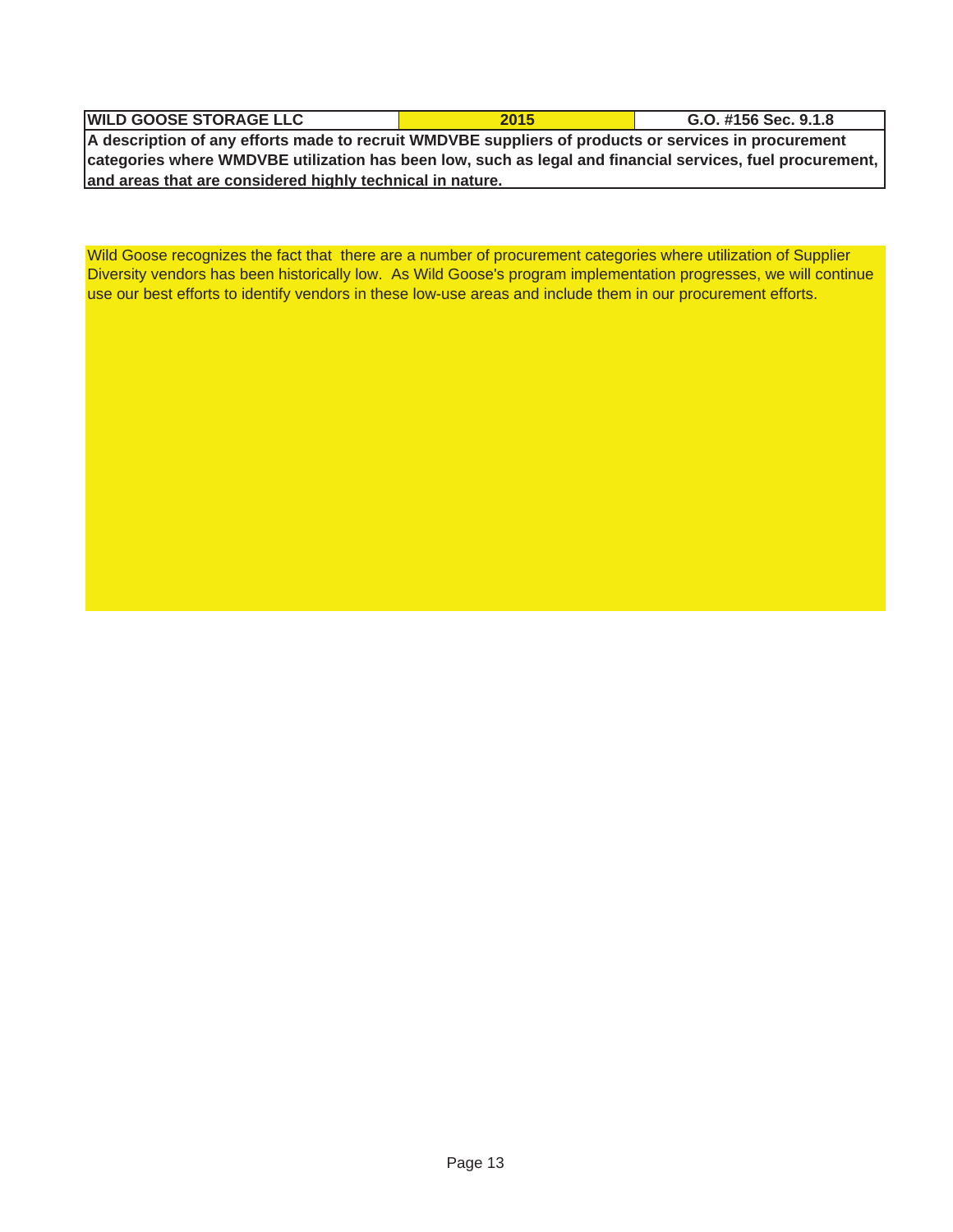#### **WILD GOOSE STORAGE LLC**

**2015 G.O. 156 Sec. 10.1.1**

**WMDVBE ANNUAL SHORT, MID AND LONG-TERM GOALS BY PRODUCT AND SERVICE CATEGORY**

|      |                                       |      |       |          | Short-Term (200-) |                 |                 | <b>Mid-Term (200-)</b> |          |                 |                 |                 | Long-Term (200-) |          |                 |                 |                 |
|------|---------------------------------------|------|-------|----------|-------------------|-----------------|-----------------|------------------------|----------|-----------------|-----------------|-----------------|------------------|----------|-----------------|-----------------|-----------------|
|      |                                       |      |       |          |                   |                 | Women.          |                        |          |                 |                 | Women.          |                  |          |                 |                 | Women,          |
| Line |                                       |      |       |          | Minority          | Women           | Minority        |                        |          | Minority        | Women           | Minority        |                  |          | Minority        | Women           | Minority        |
| No.  |                                       |      |       | Minority | <b>Business</b>   | <b>Business</b> | <b>Business</b> |                        | Minority | <b>Business</b> | <b>Business</b> | <b>Business</b> |                  | Minority | <b>Business</b> | <b>Business</b> | <b>Business</b> |
|      |                                       |      |       |          | Enterprise        | Enterprise      | Enterprise      |                        |          | Enterprise      | Enterprise      | Enterprise      |                  |          | Enterprise      | Enterprise      | Enterprise      |
|      | <b>Products</b>                       |      | Men   | Women    | (MBE)             | (WBE)           | (WBE)           | Men                    | Women    | (MBE)           | (WBE)           | (WBE)           | Men              | Women    | (MBE)           | (WBE)           | (WBE)           |
|      | 2 51 - Wholesale non durable products | $\%$ | 5.00% |          | 5.00%             |                 | $5.00\%$        | 6.00%                  |          | 6.00%           |                 | 6.00%           | 7.00%            |          | 7.00%           |                 | 7.00%           |
|      | 3 Category 2                          | $\%$ |       |          | 0.00%             |                 | 0.00%           |                        |          | 0.00%           |                 | 0.00%           |                  |          | $0.00\%$        |                 | 0.00%           |
|      | 4 Category 3                          | $\%$ |       |          | 0.00%             |                 | 0.00%           |                        |          | 0.00%           |                 | 0.00%           |                  |          | $0.00\%$        |                 | 0.00%           |
|      | 5 Category 4                          | $\%$ |       |          | 0.00%             |                 | 0.00%           |                        |          | 0.00%           |                 | 0.00%           |                  |          | $0.00\%$        |                 | 0.00%           |
|      | 6 Category 5                          | %    |       |          | 0.00%             |                 | 0.00%           |                        |          | 0.00%           |                 | 0.00%           |                  |          | 0.00%           |                 | 0.00%           |
|      | 7 Category 6                          | $\%$ |       |          | 0.00%             |                 | 0.00%           |                        |          | 0.00%           |                 | 0.00%           |                  |          | $0.00\%$        |                 | 0.00%           |
|      | 8 Category 7                          | $\%$ |       |          | 0.00%             |                 | 0.00%           |                        |          | 0.00%           |                 | 0.00%           |                  |          | 0.00%           |                 | 0.00%           |
|      | 9 Category 8                          | $\%$ |       |          | 0.00%             |                 | 0.00%           |                        |          | 0.00%           |                 | 0.00%           |                  |          | 0.00%           |                 | 0.00%           |
|      | 10 Category 9                         | %    |       |          | 0.00%             |                 | 0.00%           |                        |          | 0.00%           |                 | 0.00%           |                  |          | $0.00\%$        |                 | 0.00%           |
| 11   | Category 10                           | $\%$ |       |          | $0.00\%$          |                 | 0.00%           |                        |          | 0.00%           |                 | 0.00%           |                  |          | $0.00\%$        |                 | 0.00%           |
|      | 12 Subtotal                           | %    | 5.00% | 0.00%    | 5.00%             | 0.00%           | 5.00%           | 6.00%                  | $0.00\%$ | 6.00%           | 0.00%           | 6.00%           | 7.00%            | 0.00%    | 7.00%           | 0.00%           | 7.00%           |

|      |                     |               | Short-Term (200-) |          |                 |                 |                 | <b>Mid-Term (200-)</b> |          |                 |                                  |                 | Long-Term (200-) |          |                 |                 |                 |
|------|---------------------|---------------|-------------------|----------|-----------------|-----------------|-----------------|------------------------|----------|-----------------|----------------------------------|-----------------|------------------|----------|-----------------|-----------------|-----------------|
|      |                     |               |                   |          |                 |                 | Women,          |                        |          |                 |                                  | Women,          |                  |          |                 |                 | Women,          |
| Line |                     |               |                   |          | Minority        | Women           | Minority        |                        |          | Minority        | Women                            | Minority        |                  |          | Minority        | Women           | Minority        |
| No.  |                     |               |                   | Minority | <b>Business</b> | <b>Business</b> | <b>Business</b> |                        | Minority | <b>Business</b> | <b>Business</b>                  | <b>Business</b> |                  | Minority | <b>Business</b> | <b>Business</b> | <b>Business</b> |
|      |                     |               |                   |          | Enterprise      | Enterprise      | Enterprise      |                        |          |                 | Enterprise Enterprise Enterprise |                 |                  |          | Enterprise      | Enterprise      | Enterprise!     |
|      | 13 Services         |               | Men               | Women    | (MBE)           | (WBE)           | (WBE)           | Men                    | Women    | (MBE)           | (WBE)                            | (WBE)           | Men              | Women    | (MBE)           | (WBE)           | (WBE)           |
|      | 14 87 - Engineering | %             |                   |          | 0.00%           | 4.00%           | 4.00%           |                        |          | 0.00%           | 4.50%                            | 4.50%           |                  |          | 0.00%           | 5.00%           | 5.00%           |
|      | 15 Category 2       | $\%$          |                   |          | 0.00%           |                 | 0.00%           |                        |          | 0.00%           |                                  | 0.00%           |                  |          | 0.00%           |                 | 0.00%           |
|      | 16 Category 3       | $\%$          |                   |          | $0.00\%$        |                 | 0.00%           |                        |          | 0.00%           |                                  | 0.00%           |                  |          | 0.00%           |                 | 0.00%           |
|      | 17 Category 4       | $\%$          |                   |          | $0.00\%$        |                 | 0.00%           |                        |          | 0.00%           |                                  | 0.00%           |                  |          | 0.00%           |                 | 0.00%           |
|      | 18 Category 5       | $\%$          |                   |          | $0.00\%$        |                 | 0.00%           |                        |          | 0.00%           |                                  | 0.00%           |                  |          | 0.00%           |                 | 0.00%           |
|      | 19 Category 6       | $\frac{9}{6}$ |                   |          | $0.00\%$        |                 | 0.00%           |                        |          | 0.00%           |                                  | 0.00%           |                  |          | 0.00%           |                 | 0.00%           |
|      | 20 Category 7       | $\%$          |                   |          | $0.00\%$        |                 | 0.00%           |                        |          | 0.00%           |                                  | 0.00%           |                  |          | 0.00%           |                 | 0.00%           |
|      | 21 Category 8       | $\%$          |                   |          | $0.00\%$        |                 | 0.00%           |                        |          | 0.00%           |                                  | 0.00%           |                  |          | 0.00%           |                 | 0.00%           |
|      | 22 Category 9       | $\%$          |                   |          | $0.00\%$        |                 | 0.00%           |                        |          | 0.00%           |                                  | 0.00%           |                  |          | 0.00%           |                 | 0.00%           |
|      | 23 Category 10      | %             |                   |          | $0.00\%$        |                 | 0.00%           |                        |          | 0.00%           |                                  | 0.00%           |                  |          | 0.00%           |                 | 0.00%           |
|      | 24 Subtotal         | %             | $0.00\%$          | $0.00\%$ | 0.00%           | 4.00%           | 4.00%           | 0.00%                  | 0.00%    | 0.00%           | 4.50%                            | 4.50%           | $0.00\%$         | 0.00%    | 0.00%           | 5.00%           | 5.00%           |
|      |                     |               |                   |          |                 |                 |                 |                        |          |                 |                                  |                 |                  |          |                 |                 |                 |
|      | 25 TOTAL            |               | 5.00%             | $0.00\%$ | 5.00%           | 4.00%           | $9.00\%$        | $6.00\%$               | 0.00%    | 6.00%           | 4.50%                            | 10.50%          | 7.00%            | 0.00%    | 7.00%           | 5.00%           | 12.00%          |
|      |                     |               |                   |          |                 |                 |                 |                        |          |                 |                                  |                 |                  |          |                 |                 |                 |
|      | <b>SDV</b>          |               |                   |          |                 |                 | 1.00%           |                        |          |                 |                                  | 1.50%           |                  |          |                 |                 | 2.00%           |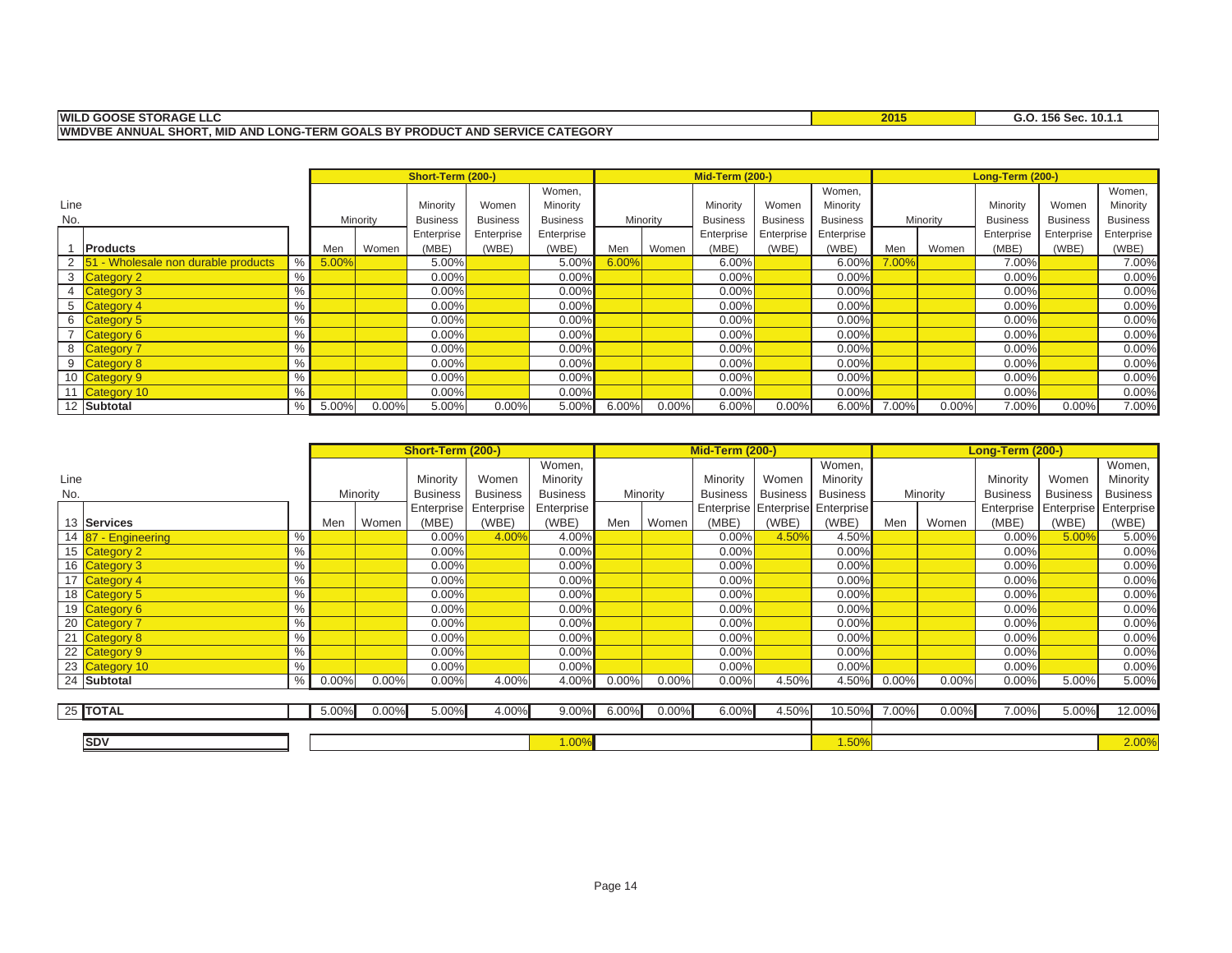| <b>WILD GOOSE STORAGE LLC</b>                                       | 2015 | G.O. #156 Sec. 10.1.2 |  |  |  |  |  |  |
|---------------------------------------------------------------------|------|-----------------------|--|--|--|--|--|--|
| A description of WMDVBE program planned for the next calendar year. |      |                       |  |  |  |  |  |  |

#### **Internal program activities**

Wild Goose has only one operating facility in California; the main storage site in Butte County. Procurement activites are extremely limited there. As the needs of the facility continues to move more towards operating as opposed to expansion, the required nature of goods will also change and allow for greater WMDVBE percent use. The gas storage market tends to be volatile, and thus WMDVBE spending will also be based on customer demand for gas storage use. Due to the limited number of purchases that are made, the employment of a full time procurement specialist is not justified. The Manager, Engineering U.S. and Technical Assistant, in conjunction with the Plant Production Coordinator will continue to work on due dilligence as far as making the local supply network aware of various materials and service opportunities.

### **External program activities**

Wild Goose will acquire and continue its membership in Supplier Diversity trade associations in the Sacramento Valley area, such as the Sacramento Regional Business Partnership and the Sacramento Hispanic, Asian and Black Chambers of Commerce. The Wild Goose facility will continue in its efforts to support programs of diversity.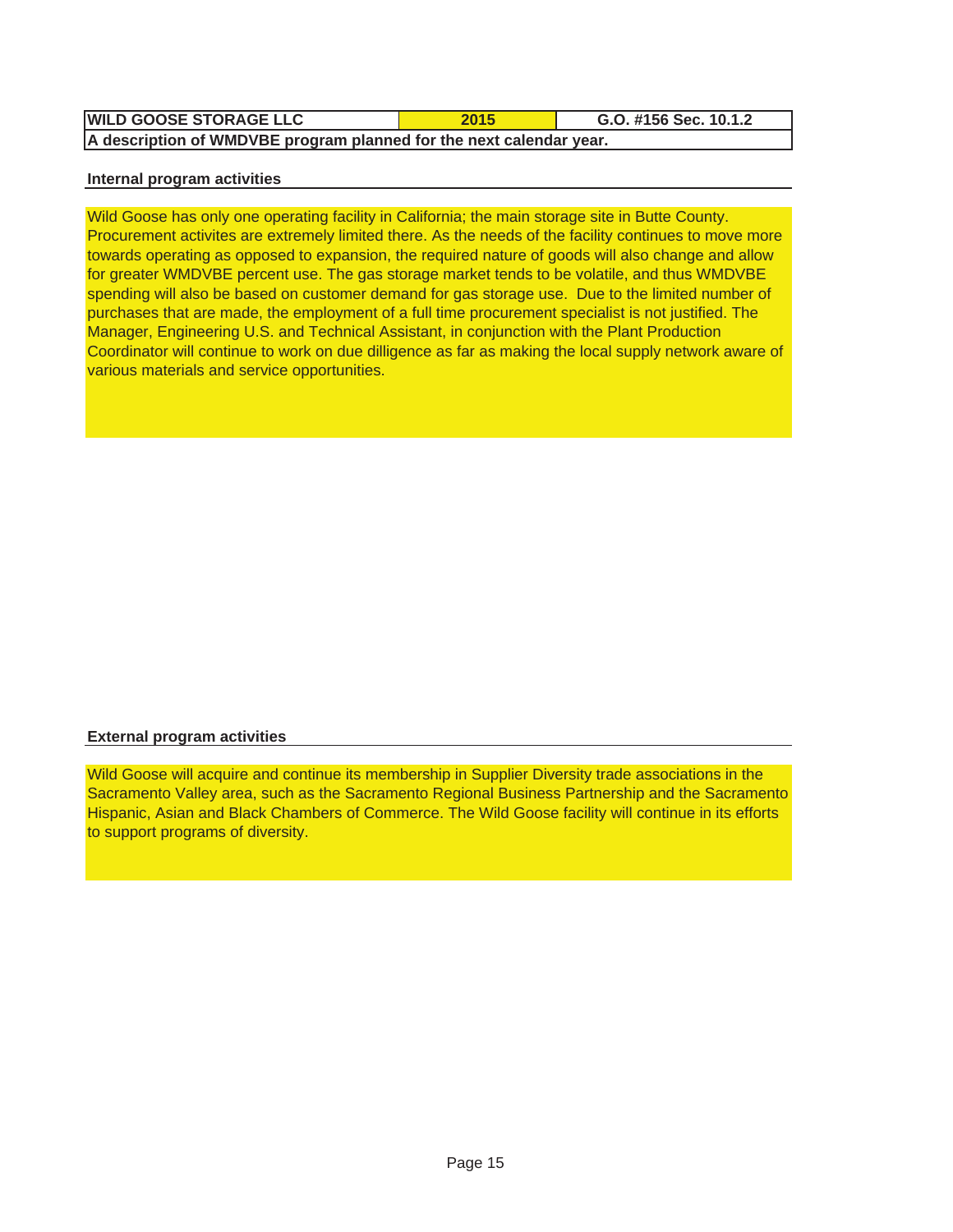| <b>WILD GOOSE STORAGE LLC</b>                                                                   | 2015 | G.O. #156 Sec. 10.1.3 |
|-------------------------------------------------------------------------------------------------|------|-----------------------|
| Plans for recruiting WMDVBE suppliers of products or services where WMDVBE utilization has      |      |                       |
| been low, such as legal and financial services, fuel procurement, and areas that are considered |      |                       |

**highly technical in nature.**

Wild Goose will monitor expenditures in the subject categories where utilization of diverse suppliers' has been historically low. We will continue to monitor accounting reports in order to identify the magnitude of expenditures in these areas and determine if our efforts may have a tangible impact. Although we hope to take advantage of opportunities in these areas, it is our intent to focus our supplier diversity efforts where we can maximize our expenditures with verified suppliers regardless of category.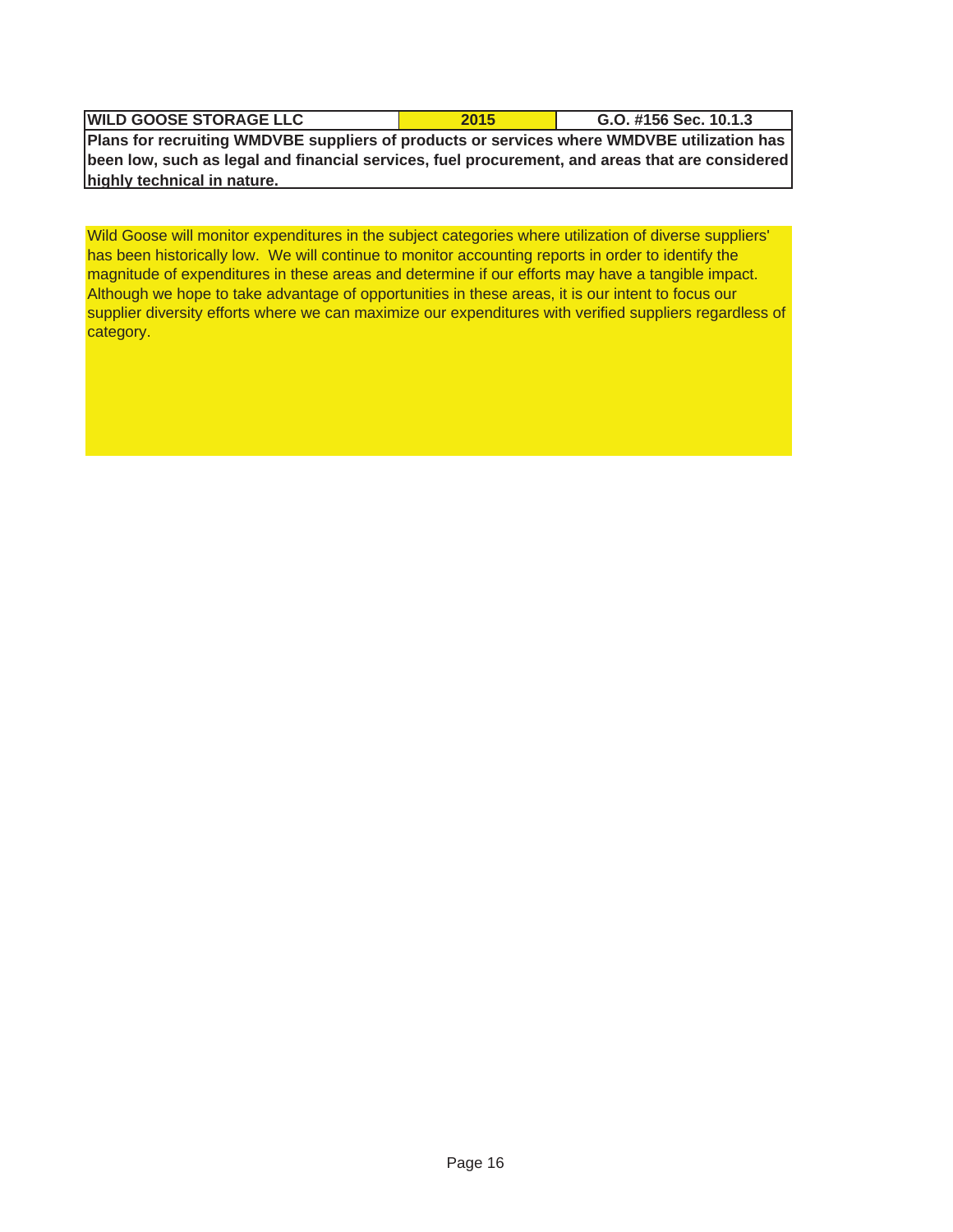| <b>WILD GOOSE STORAGE LLC</b>                                                  | 2015 | G.O. #156 Sec. 10.1.5 |  |  |  |  |  |
|--------------------------------------------------------------------------------|------|-----------------------|--|--|--|--|--|
| Plans for encouraging both prime contractors and grantees to engage WMDVBEs in |      |                       |  |  |  |  |  |
| subcontracts in all categories which provide subcontracting opportunities.     |      |                       |  |  |  |  |  |

Wild Goose has supplied prime contractors with pamphlets provided by Supplier Clearinghouse and with a copy of GO156. Wild Goose will encourage its prime suppliers and contractors to contact the Office of Small and Minority Business for a list of certified Disabled Veterans not currently verified by the Clearinghouse. The program administrator will continue to assist plant personnel that have procurement authority to encourage prime contractors to include verified minority suppliers.